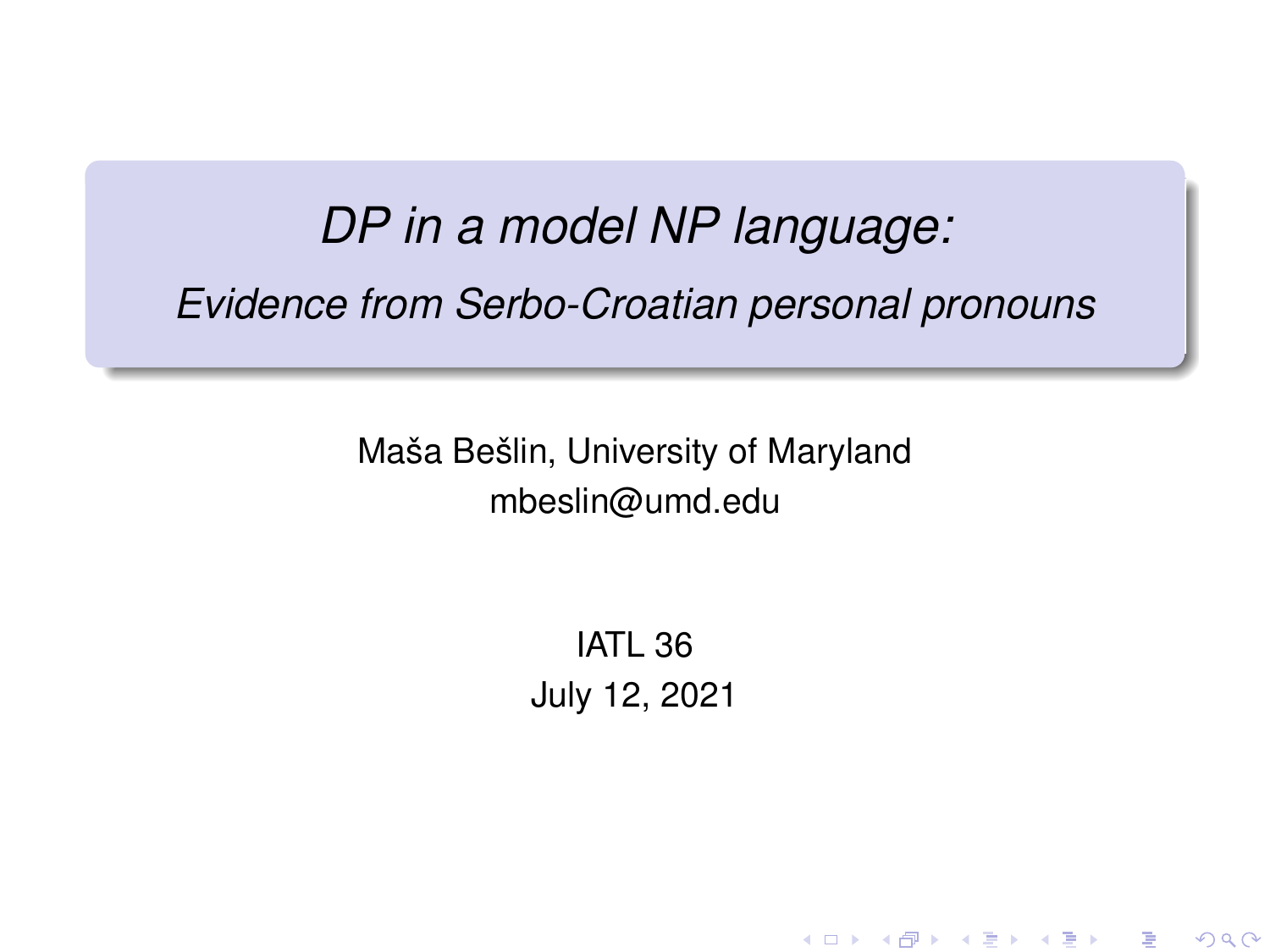<span id="page-1-0"></span>

- Empirical observation: The distribution of Serbo-Croatian (SC) **full personal pronouns**, both within their own phrase and within the clause, differs from the distribution of other nominal phrases:
	- (i) object-pronouns move to a preverbal position;
	- (ii) the same modifiers that follow pronouns precede all other nominals;
	- (iii) modified pronouns do not allow LBE/PP adjunct extraction;

(iv) personal pronouns do not have the same modification possibilities as other nominal phrases

• Claim: Full personal pronouns in SC are DPs; unlike non-DPs (other nominal phrases, PPs, and clauses) they need to move to spec Agr to check D-related features

**KORK (FRANCISCO)**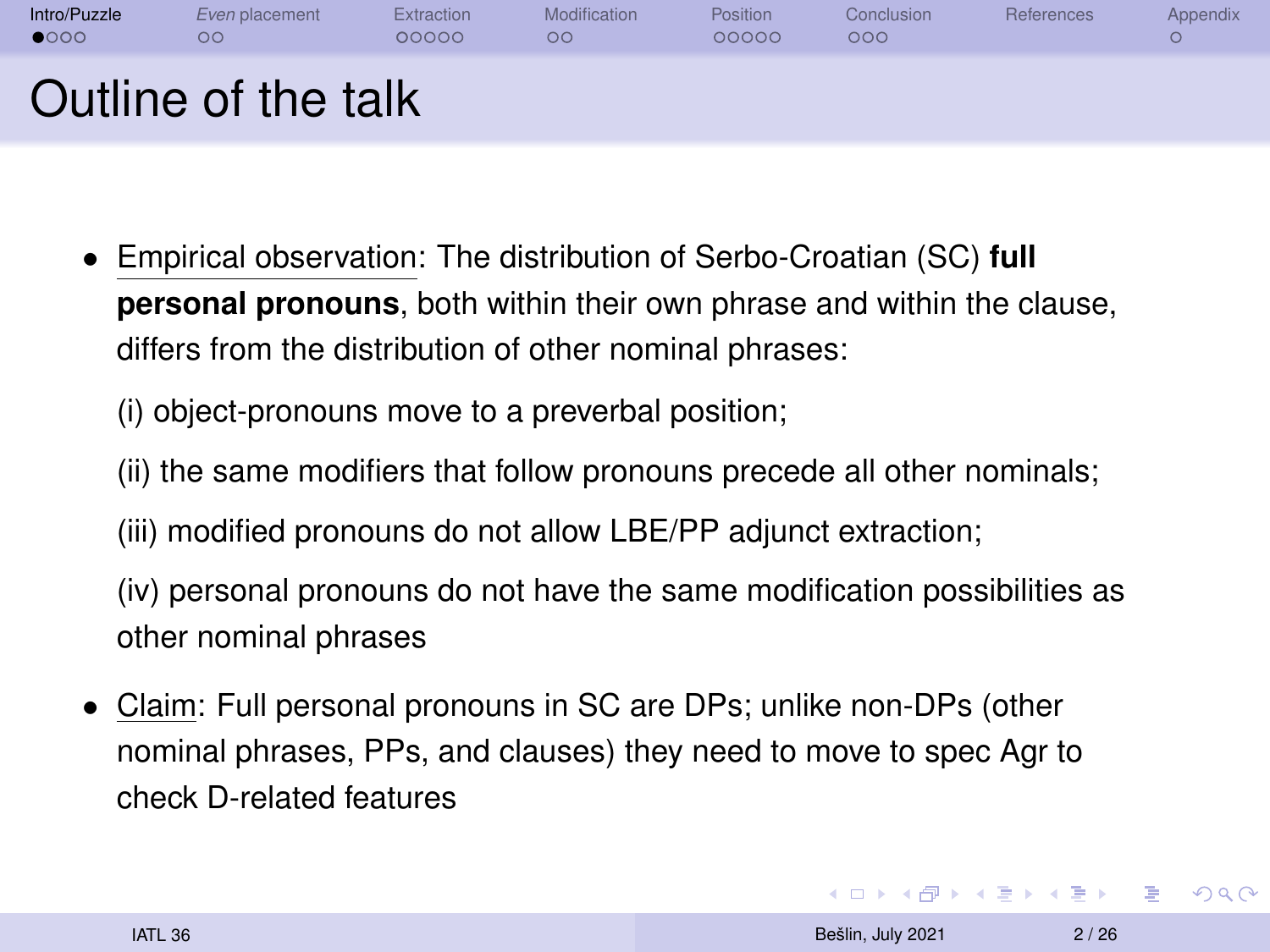#### [Intro/Puzzle](#page-1-0) *Even* [placement](#page-7-0) [Extraction](#page-9-0) [Modification](#page-15-0) [Position](#page-17-0) [Conclusion](#page-22-0) [References](#page-25-0) [Appendix](#page-28-0) 00000 00000  $000$  $\Omega$ The puzzle: Clausal distribution

- **Contrastively focused full pronouns** in SC move preverbally; other focused NPs stay in situ (DO & IO, regardless of case-form)
- (1) Context: Imagine you are at the police station and you need to identify a suspect. There are two people behind the one-way mirror, and you are supposed to choose. For the answer in (a), the suspects you see are Madonna and Cher. For the answer in (b), you do not know the female suspects' name. The police officer asks you: "Who did (your friend) Peter see at the crime scene?"
	- a. Petar Peter je aux {?\*ŠER} Cher video seen {ŠER} Cher (na on mestu place zločina). crime 'Peter saw CHER (at the crime scene)'
	- b. Petar Peter je aux {NJU} her video seen {?\*NJU} her (na on mestu place zločina). crime 'Peter saw HER (at the crime scene)'

イロメ イ何 メメ ミメイヨメー

Ξ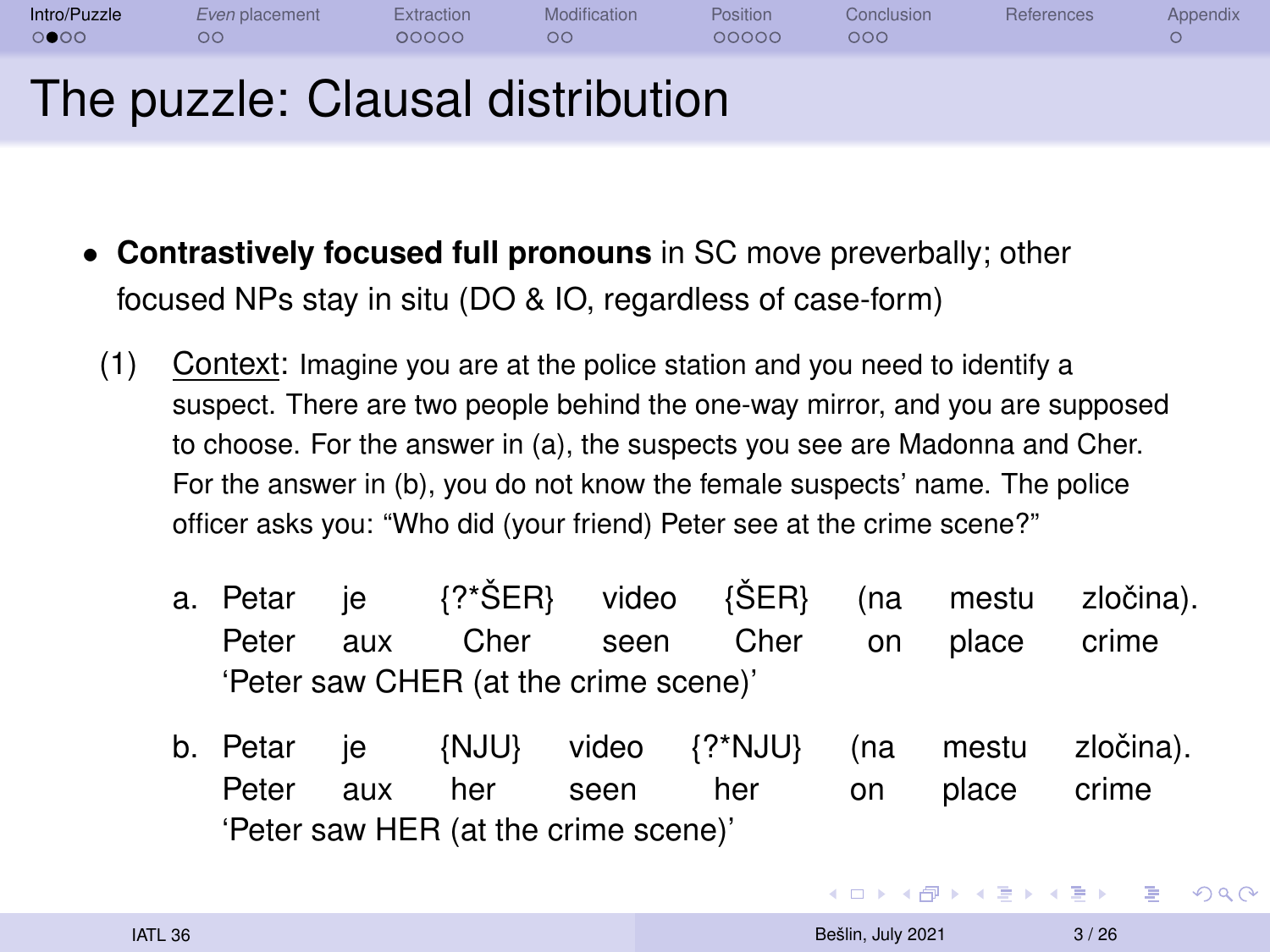| Intro/Puzzle | Even placement | Extraction | Modification | <b>Position</b> | <b>Conclusion</b> | <b>References</b> | Appendix                 |
|--------------|----------------|------------|--------------|-----------------|-------------------|-------------------|--------------------------|
| 000C         | <b>OC</b>      | 00000      | ОC           | 20000           | ၁ဝဝ               |                   | $\overline{\phantom{a}}$ |
|              | $\sim$         |            | . .          |                 |                   |                   |                          |

## The puzzle: Clausal distribution

- **Non-focused full pronouns** also appear in the preverbal position [\(Stojanovic 1997:](#page-27-0)307) ´
	- (2) Marija Mary {njega} him sreće meets {?\*njega} him svaki every dan. day 'Mary meets him every day'
- Stojanović does not give a context for  $(2)$ , but the focus is presumably on the temporal adverbial. (2) can be uttered as a response to a question like "When will Mary meet John next?"
- Taken together, (1) and (2) undermine potential analyses that appeal to the information structure properties of the pronouns in question, e.g., movement to a low focus position [\(Belletti 2001,](#page-25-1) [2004\)](#page-25-2) or movement out of the domain of existential closure [\(Diesing 1992,](#page-26-0) [Diesing & Jelinek 1995\)](#page-26-1)

**KORK (FRANCISCO)**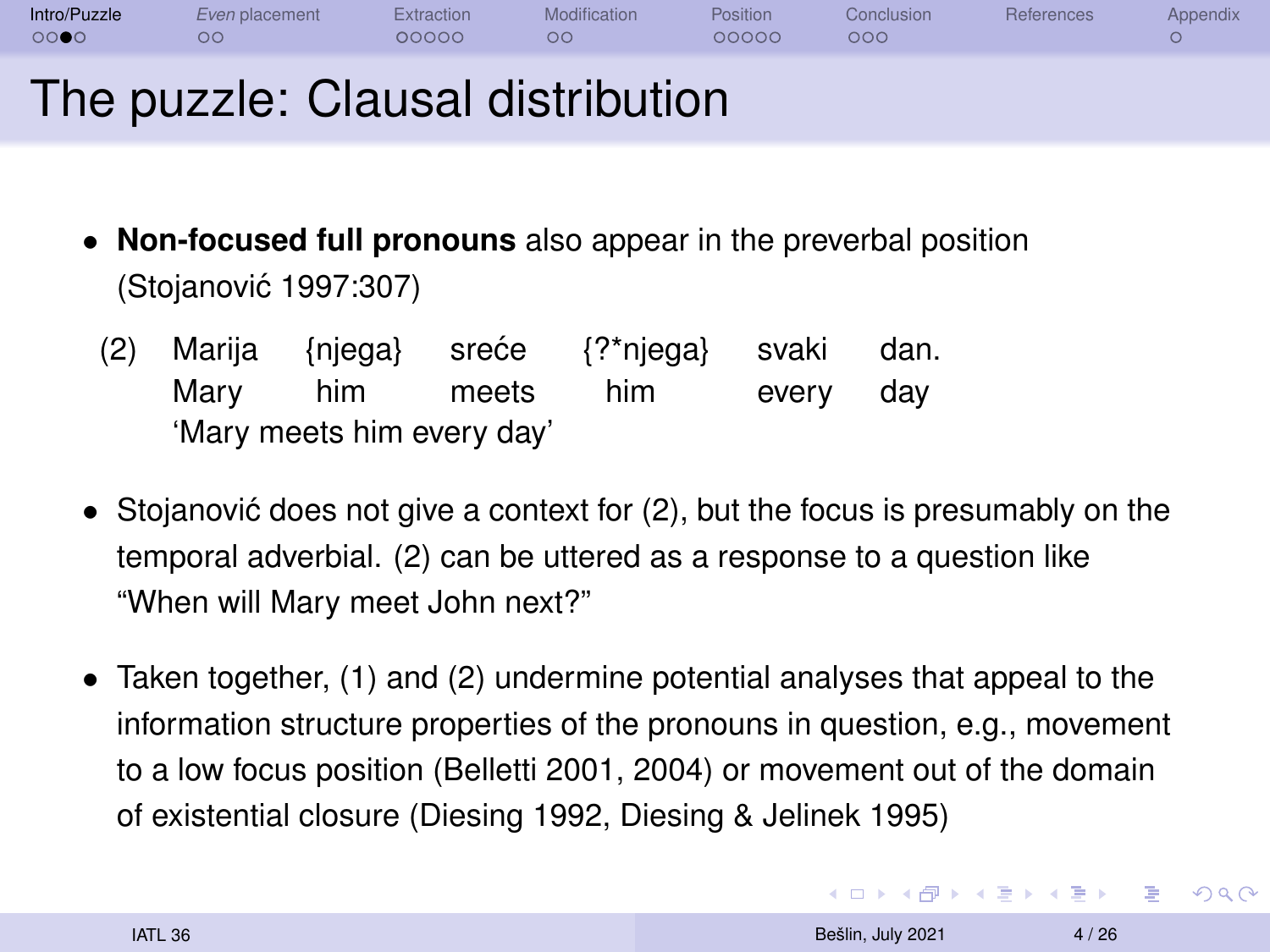| Intro/Puzzle<br>0000 | Even placement<br>ОC             | Extraction<br>00000 | Modification<br>ററ | Position<br>00000 | Conclusion<br>000 | References | Appendix |
|----------------------|----------------------------------|---------------------|--------------------|-------------------|-------------------|------------|----------|
|                      | The puzzle: Clausal distribution |                     |                    |                   |                   |            |          |

• Instead, I will offer evidence that SC personal pronouns are DPs; as such, they move to a dedicated functional projection to check D-related features, e.g. Case features [\(Chomsky 1993\)](#page-25-3), as shown in (3)

(3) [TP *Petar je* [AGROP *nju<sup>i</sup>* [VP/VP *video t<sup>i</sup>* ]]]]

- In this respect, they differ from other nominal phrases in SC, whose NP status has been argued for extensively
- The picture that emerges is one in which different sized nominal phrases co-exist in a single language [\(Pereltsvaig 2006,](#page-26-2) [Pereltsvaig & Lyutikova](#page-26-3) [2014,](#page-26-3) [Erschler 2019\)](#page-26-4)

**KORK ERREST ADAMS**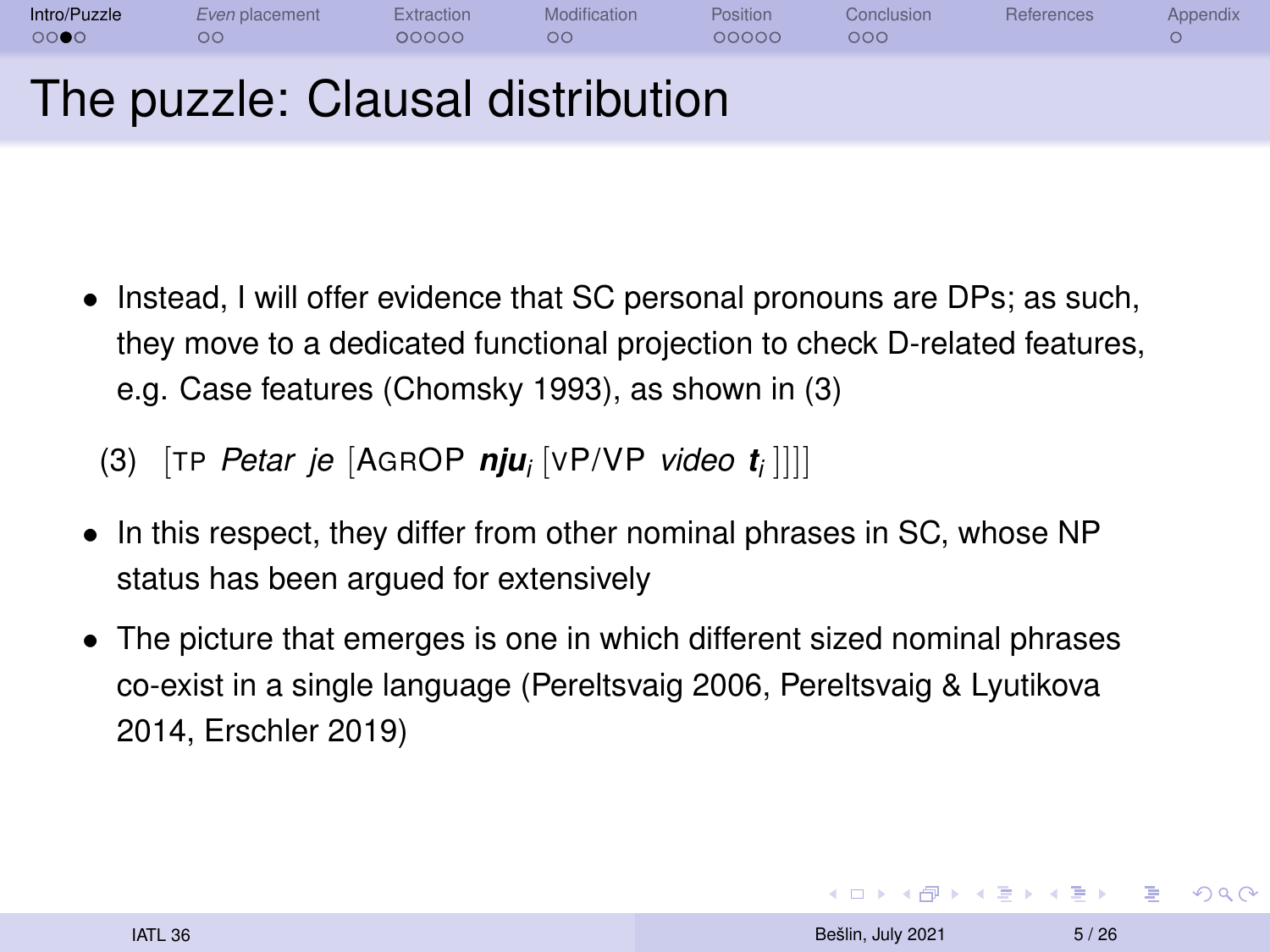| Intro/Puzzle<br>000 | Even placement<br>ററ        | Extraction<br>00000 | Modification<br>ററ | Position<br>00000 | Conclusion<br>000 | References | Appendix |
|---------------------|-----------------------------|---------------------|--------------------|-------------------|-------------------|------------|----------|
|                     | Some background on NP in SC |                     |                    |                   |                   |            |          |

- A large body of literature has been put forth to argue that nominal phrases in SC–and in other article-less languages that pattern with it–lack the D layer [\(Fukui 1988,](#page-26-5) [Corver 1992,](#page-25-4) Zlatić 1997, [Boškovi](#page-25-5)ć 2005, [2008,](#page-25-6) [2009,](#page-25-7) [Despic 2011,](#page-25-8) [2013,](#page-25-9) a.o.; contra [Pereltsvaig 2013\)](#page-26-6) ´
- SC lacks articles, the prototypical members of D
- It has items like demonstratives and possessives, but they behave like ordinary adjectives (4)

| (4) | a. t/tvoi-im  | those/your-FEM.PL.INSTR |                |             | mlad-im<br>young-FEM.PL.INSTR |                        | devojka-ma<br>girl-FEM.PL.INSTR |  |
|-----|---------------|-------------------------|----------------|-------------|-------------------------------|------------------------|---------------------------------|--|
|     | b. Ta<br>that | knjiga<br>book is       | je             | moja.<br>mv |                               |                        |                                 |  |
|     | c. ta<br>that | moja<br>my              | knjiga<br>book |             |                               | KED KAP KED KED E YORK |                                 |  |
|     |               |                         |                |             |                               |                        |                                 |  |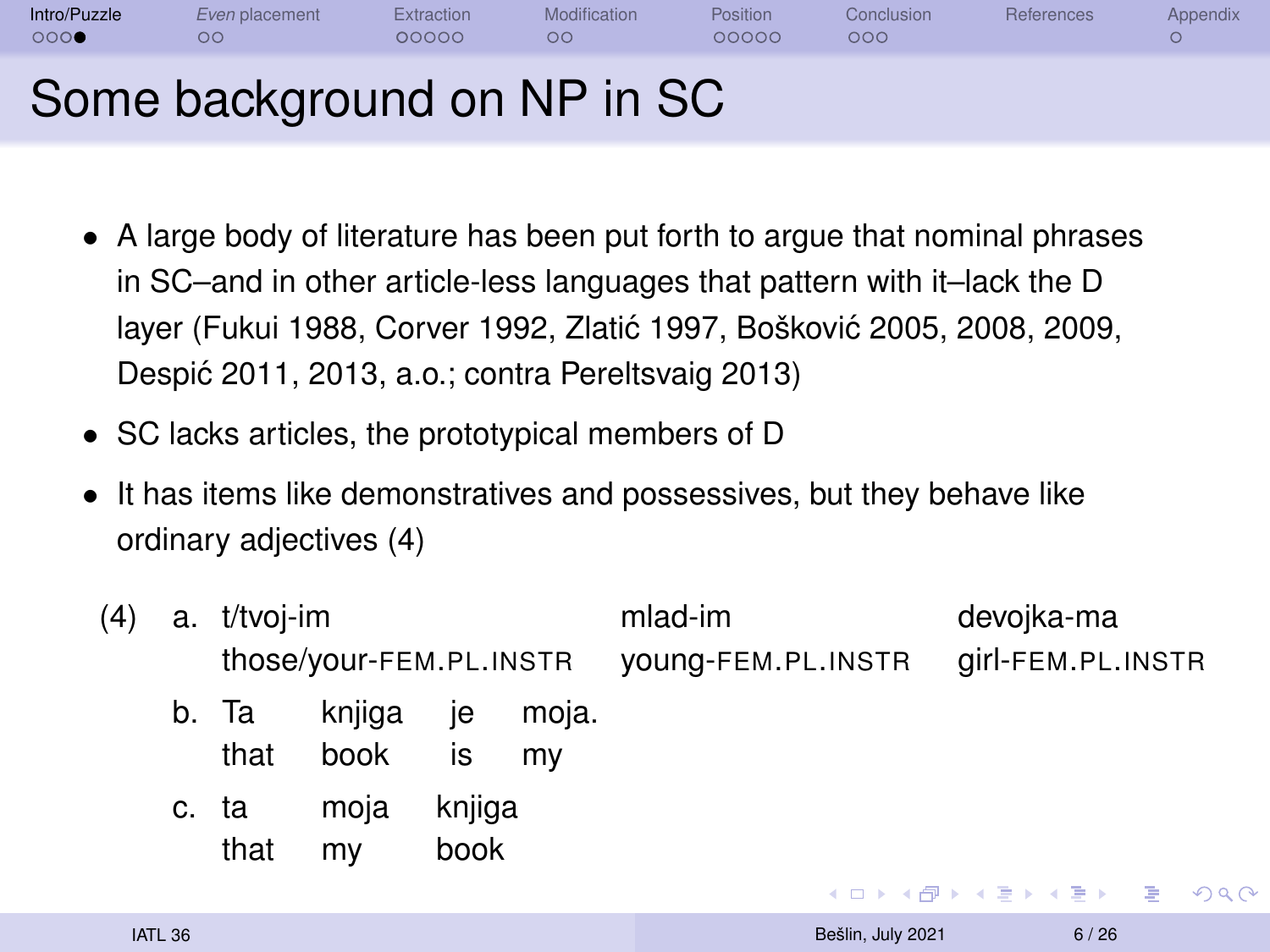| Intro/Puzzle<br>000 | Even placement<br>ററ        | Extraction<br>00000 | Modification<br>ററ | <b>Position</b><br>00000 | Conclusion<br>000 | References | <b>Appendix</b> |
|---------------------|-----------------------------|---------------------|--------------------|--------------------------|-------------------|------------|-----------------|
|                     | Some background on NP in SC |                     |                    |                          |                   |            |                 |

- Some of the differences between languages with articles (DP languages) and languages without articles (NP languages) discussed in [Boškovic 2008](#page-25-6) are in (5) ´
	- (5) a. Only languages without articles may allow left-branch extraction.
		- b. Only article-less languages may allow adjunct extraction from NPs.
		- c. Only languages without articles may allow scrambling.
		- d. Languages without articles disallow negative raising (more specifically, strict NPI licensing under negative raising) and those with articles allow.
		- e. Only languages with articles may allow clitic doubling.
		- f. Languages without articles do not allow transitive nominals with two non-lexical genitives.
		- g. Only languages with articles allow the majority superlative reading.
		- h. Head internal relatives are island sensitive in languages without articles, but not in those with articles.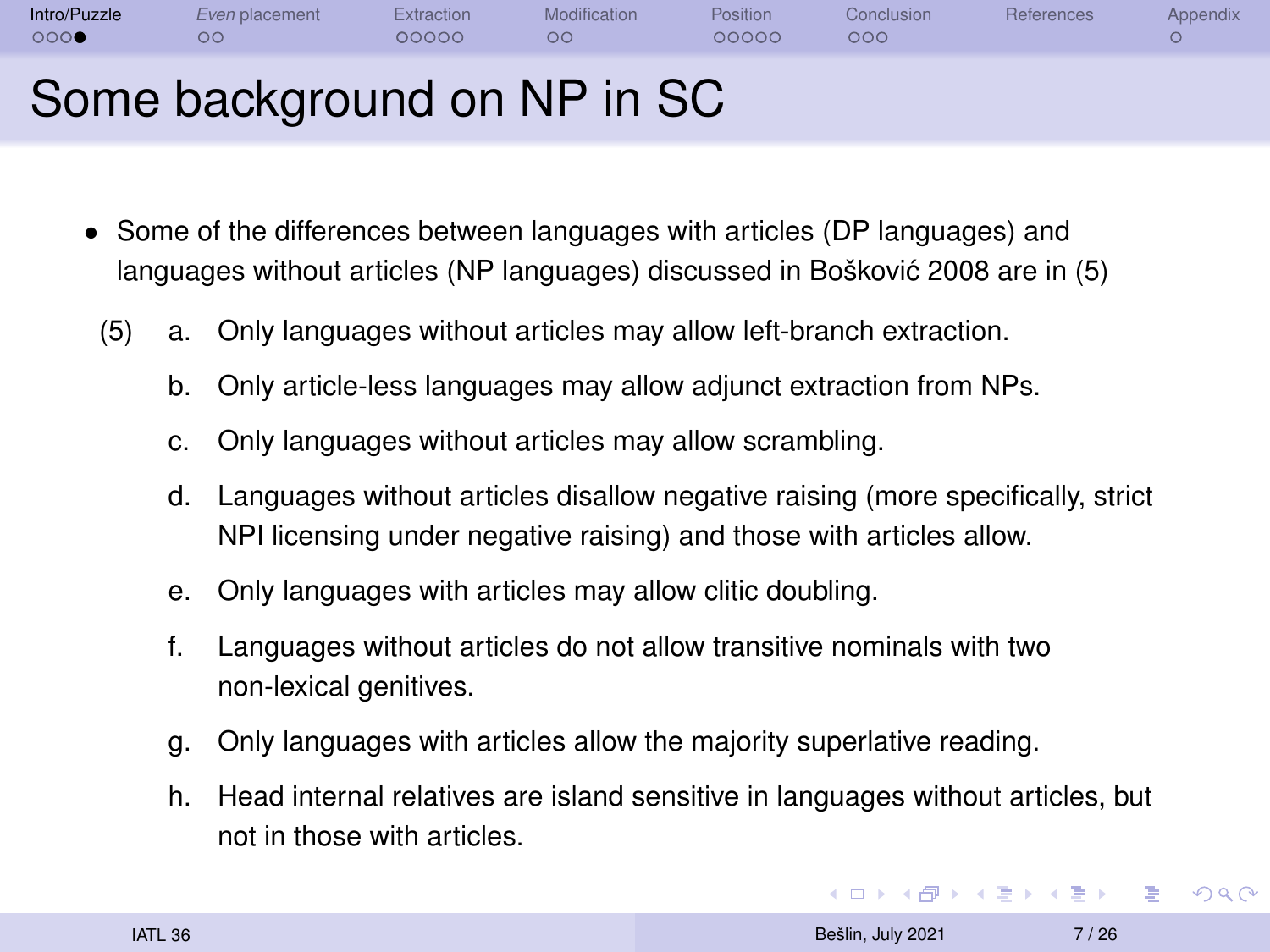<span id="page-7-0"></span>

| Intro/Puzzle<br>0000 | Even placement        | Extraction<br>00000 | Modification<br>ОC | <b>Position</b><br>00000 | Conclusion<br>000 | <b>References</b> | Appendix |
|----------------------|-----------------------|---------------------|--------------------|--------------------------|-------------------|-------------------|----------|
|                      | <i>Even</i> placement |                     |                    |                          |                   |                   |          |

- [Progovac 1998](#page-27-2) observes that those adjectives that can appear with pronouns must obligatorily follow them, while the same adjectives uniformly precede nouns (6)
	- (6) a. ?\*I and samu alone nju her / mene me to that nervira. irritates 'That irritates even her/me'
		- b. I nju / mene samu to nervira.
		- c. I and samu alone Mariju Mary to that nervira. irritates 'That irritates even Mary'
		- d. ?\*I Mariju samu to nervira.

 $\equiv$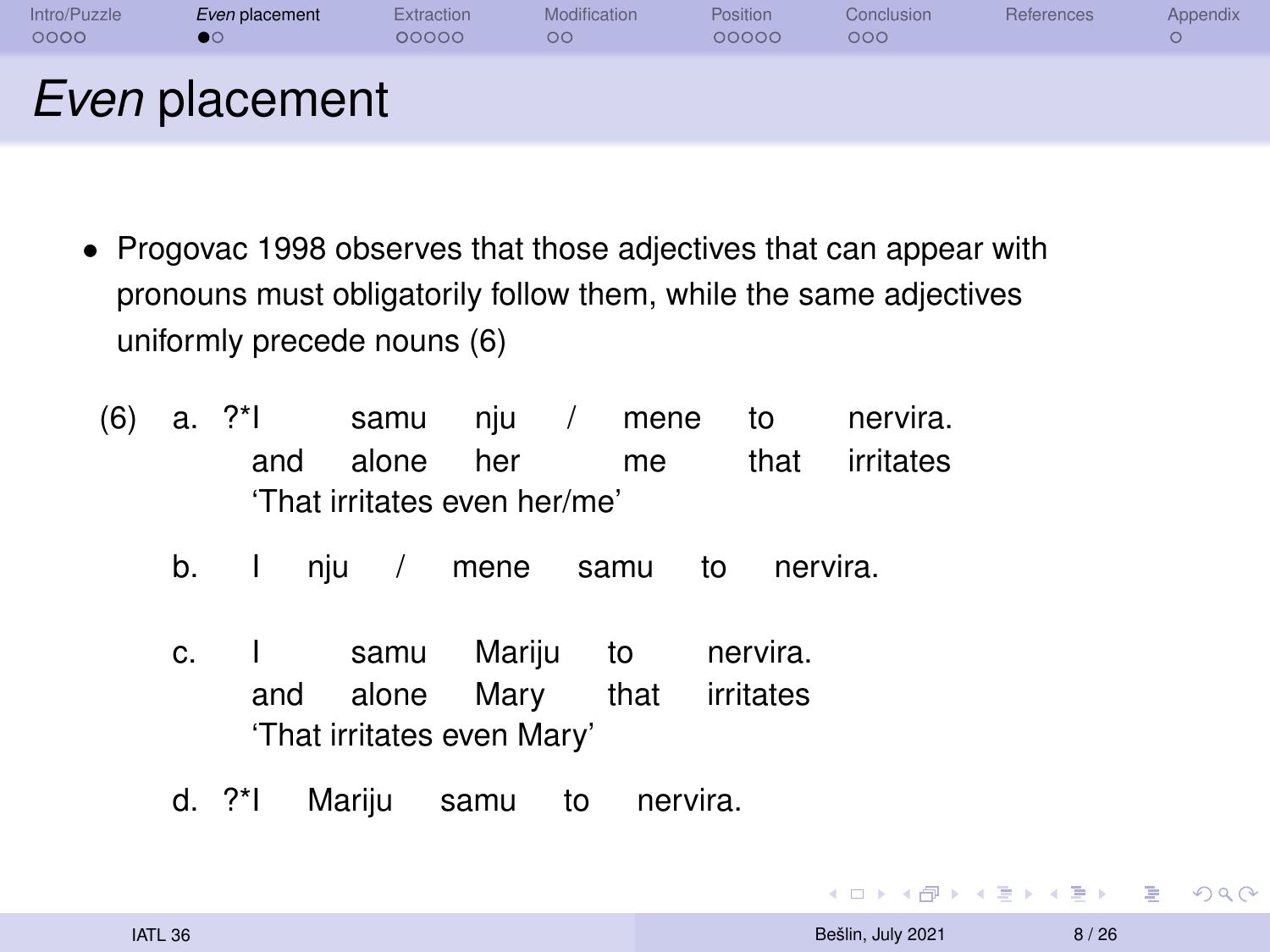| Intro/Puzzle<br>0000 | Even placement        | Extraction<br>00000 | Modification<br>oо | <b>Position</b><br>00000 | Conclusion<br>000 | References | <b>Appendix</b> |
|----------------------|-----------------------|---------------------|--------------------|--------------------------|-------------------|------------|-----------------|
|                      | <i>Even</i> placement |                     |                    |                          |                   |            |                 |

- Assuming that the adjectives in (6) occupy a fixed structural position, Progovac argues that this noun/pronoun asymmetry is best accounted for by placing SC pronouns in D, and nouns in N (but see [Despic 2014,](#page-26-7) [Jurczyk](#page-26-8) ´ [2020\)](#page-26-8)
- However, Progovac's data does not actually show that pronouns occupy the D position specifically, only that they occur in a structurally higher position than other nominals.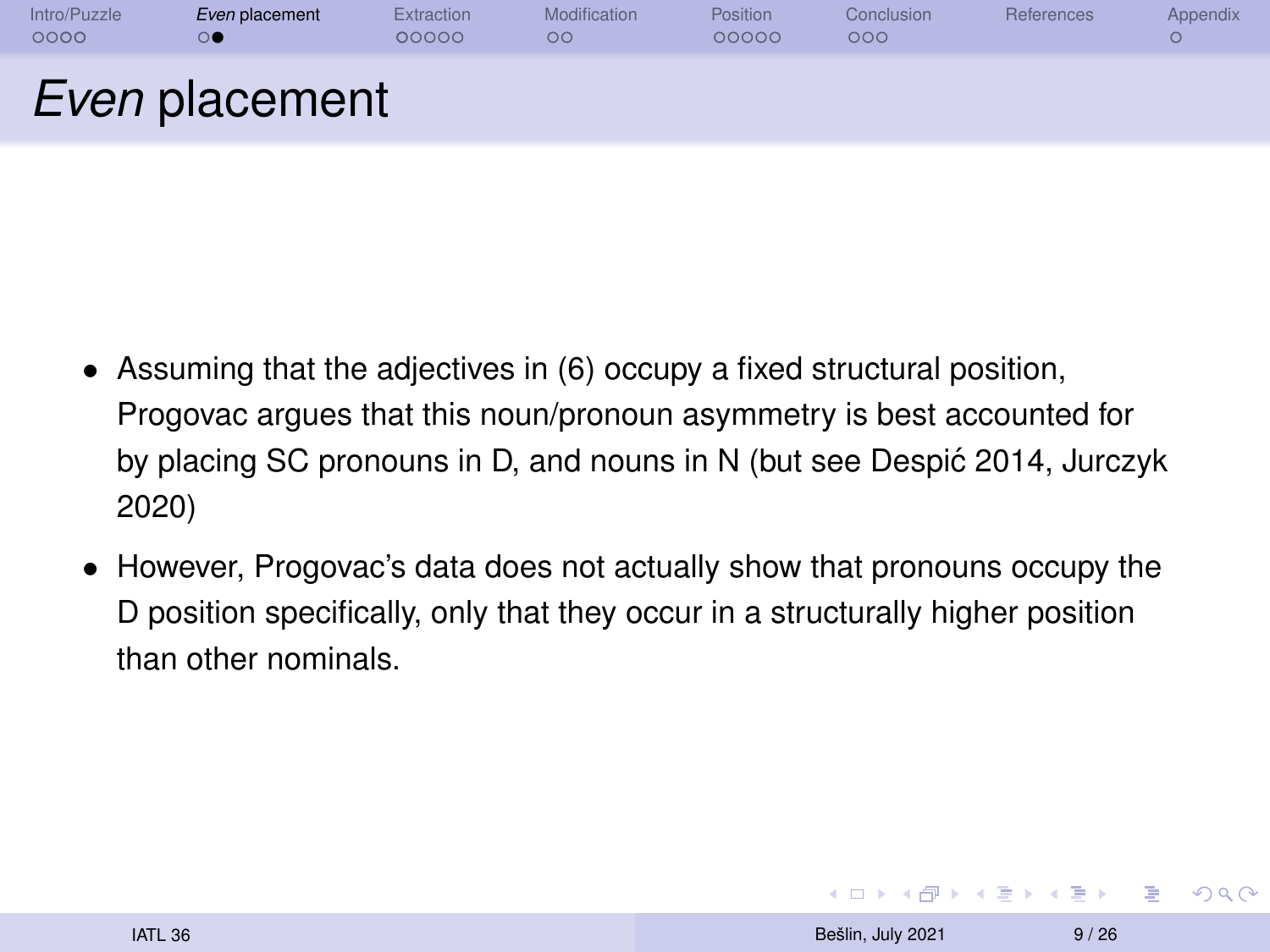<span id="page-9-0"></span>

| Intro/Puzzle | Even placement | Extraction | Modification | <b>Position</b> | Conclusion | References | <b>Appendix</b> |
|--------------|----------------|------------|--------------|-----------------|------------|------------|-----------------|
| 0000         | OΟ             | 00000      | ОC           | 00000           | 000        |            | v.              |
| Recall       |                |            |              |                 |            |            |                 |

- Some of the differences between languages with articles (DP languages) and languages without articles (NP languages) discussed in [Boškovic 2008](#page-25-6) are in (5) ´
	- (5) a. Only languages without articles may allow left-branch extraction.
		- b. Only article-less languages may allow adjunct extraction from NPs.
		- c. Only languages without articles may allow scrambling.
		- d. Languages without articles disallow negative raising (more specifically, strict NPI licensing under negative raising) and those with articles allow.
		- e. Only languages with articles may allow clitic doubling.
		- f. Languages without articles do not allow transitive nominals with two non-lexical genitives.
		- g. Only languages with articles allow the majority superlative reading.
		- h. Head internal relatives are island sensitive in languages without articles, but not in those with articles.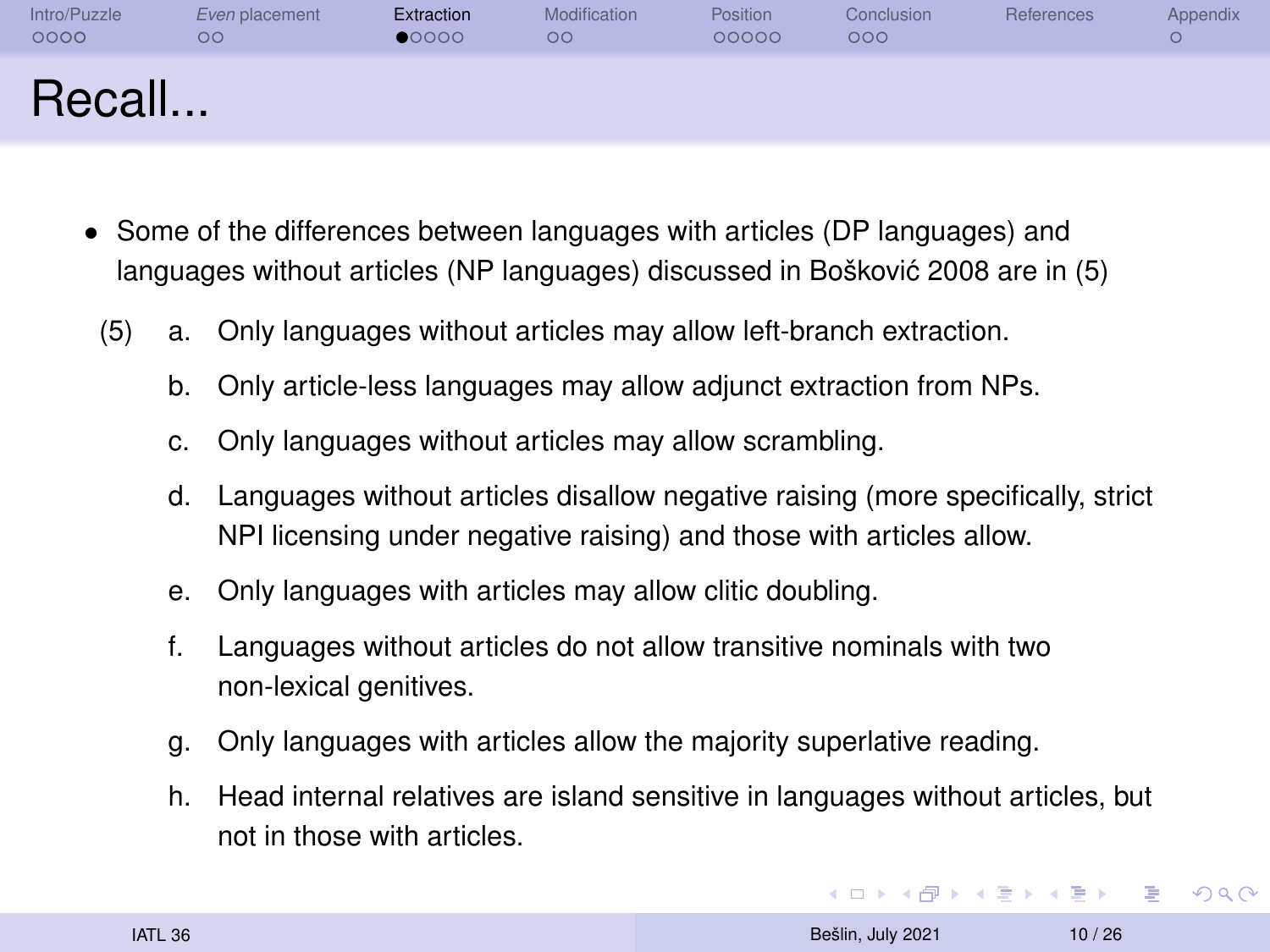| Intro/Puzzle | Even placement | Extraction | Modification | <b>Position</b> | Conclusion | References | <b>Appendix</b>       |
|--------------|----------------|------------|--------------|-----------------|------------|------------|-----------------------|
| 0000         | $\circ$        | 00000      | $\circ$      | 00000           | 000        |            | $\tilde{\phantom{a}}$ |
| Recall       |                |            |              |                 |            |            |                       |

- Some of the differences between languages with articles (DP languages) and languages without articles (NP languages) discussed in [Boškovic 2008](#page-25-6) are in (5) ´
	- (5) a. **Only languages without articles may allow left-branch extraction.**
		- b. **Only article-less languages may allow adjunct extraction from NPs.**
		- c. Only languages without articles may allow scrambling.
		- d. Languages without articles disallow negative raising (more specifically, strict NPI licensing under negative raising) and those with articles allow.
		- e. Only languages with articles may allow clitic doubling.
		- f. Languages without articles do not allow transitive nominals with two non-lexical genitives.
		- g. Only languages with articles allow the majority superlative reading.
		- h. Head internal relatives are island sensitive in languages without articles, but not in those with articles.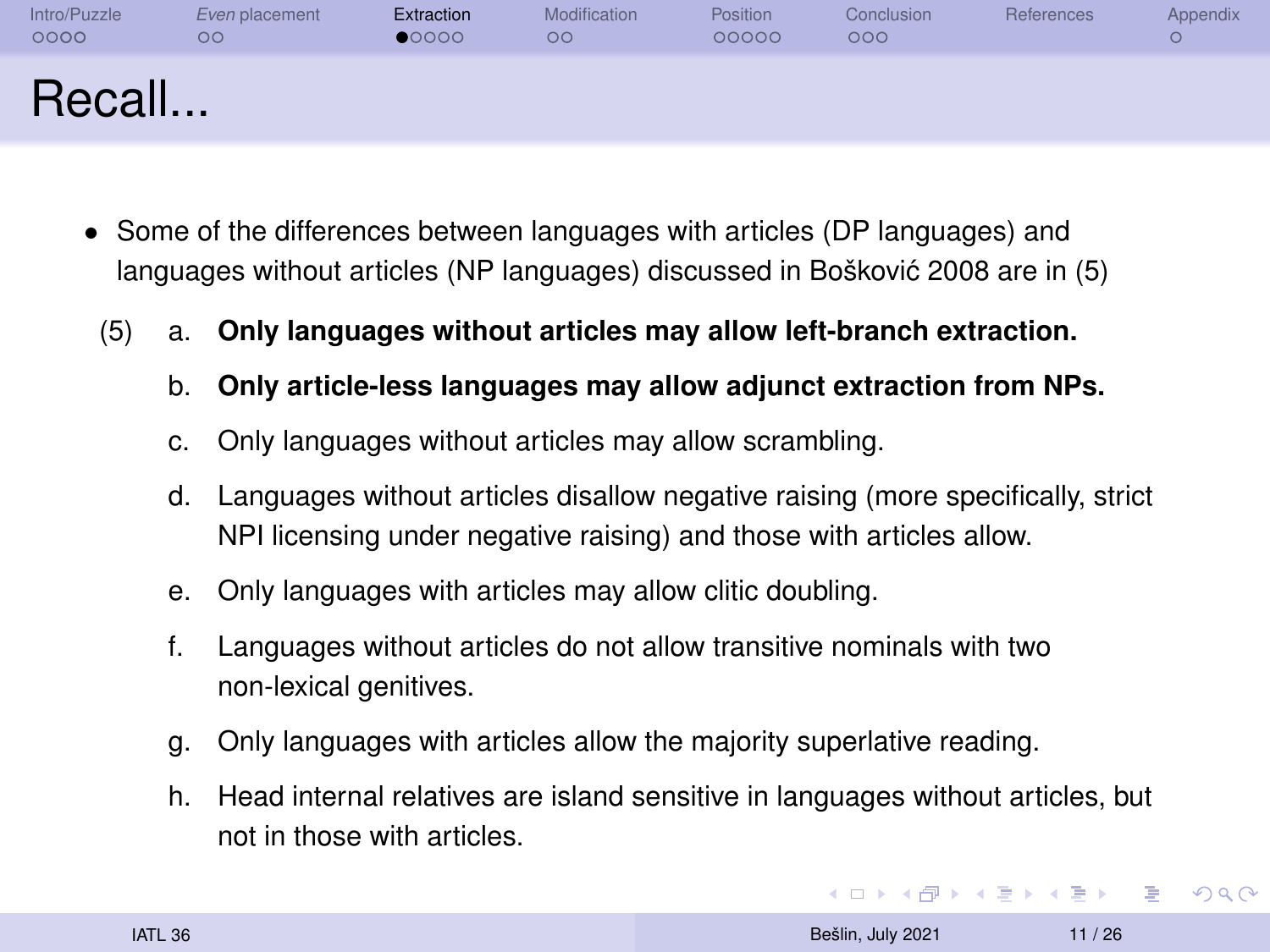| Intro/Puzzle<br>0000 | Even placement<br>OΟ | Extraction<br>00000 | Modification<br>ОC | <b>Position</b><br>00000 | Conclusion<br>000 | References | Appendix |
|----------------------|----------------------|---------------------|--------------------|--------------------------|-------------------|------------|----------|
| Extraction           |                      |                     |                    |                          |                   |            |          |

- In SC, unlike in English, nominal adjuncts can undergo extraction (7)-(8)
	- (7) a. Skupa*<sup>i</sup>* expensive AUX bought ie ie de een van die ste kupio  $\lceil t_i \rceil$ *<sup>i</sup>* kola]. cars
		- b. \*Expensive*<sup>i</sup>* he bought [ *t <sup>i</sup>* cars].
	- (8) a. Iz from kog grada*<sup>i</sup>* je upoznao which city AUX met [devojke girls *t i* ]?
		- b. \*From which city*<sup>i</sup>* did he meet [ girls *t i* ]?
- An influential analysis attributes this asymmetry to the NP/DP parameter (Boškovic 2008, 2009) ´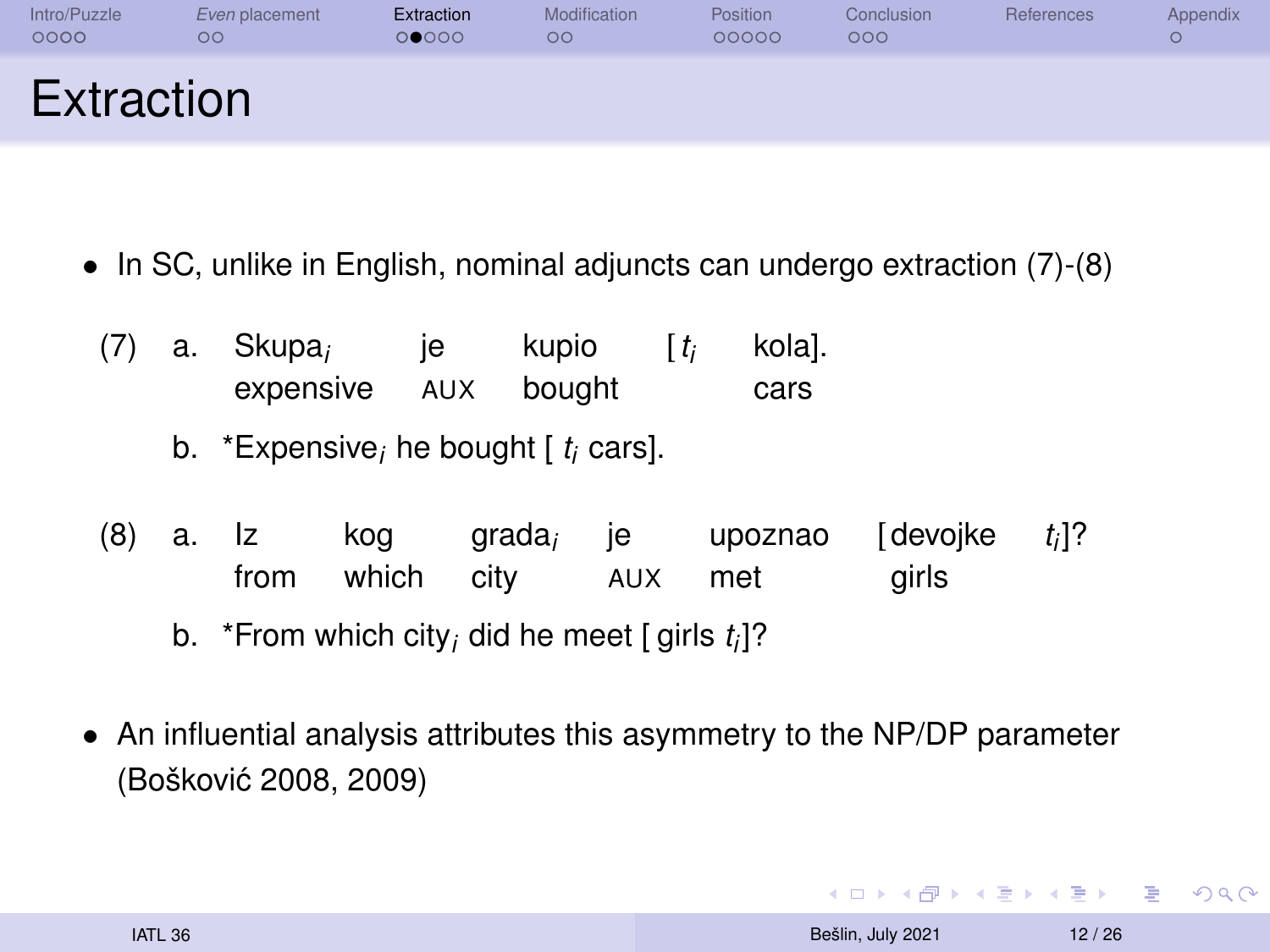| Intro/Puzzle<br>0000 | Even placement<br>OΟ | Extraction<br>00000 | Modification<br>OC | Position<br>00000 | Conclusion <sup>1</sup><br>000 | References | Appendix |
|----------------------|----------------------|---------------------|--------------------|-------------------|--------------------------------|------------|----------|
|                      |                      |                     |                    |                   |                                |            |          |

- The analysis is based on the Phase Impenetrability Condition (PIC): Phrasal movement is accessible only to elements that are at the edge of a phase (so, XP movement from inside a phase YP must proceed via SpecYP)
- Bošković proposes that the highest projection of the nominal phrase is a phase–NP in SC and DP in English
- There are two more ingredients of the analysis: the traditional claim that adjuncts are NP-adjoined and the anti-locality hypothesis in (9), due to [Abels 2003](#page-25-10)

(9) Phrasal movement must cross at least one full phrasal boundary.

**KORK (FRAGE) A BY** 

 $2990$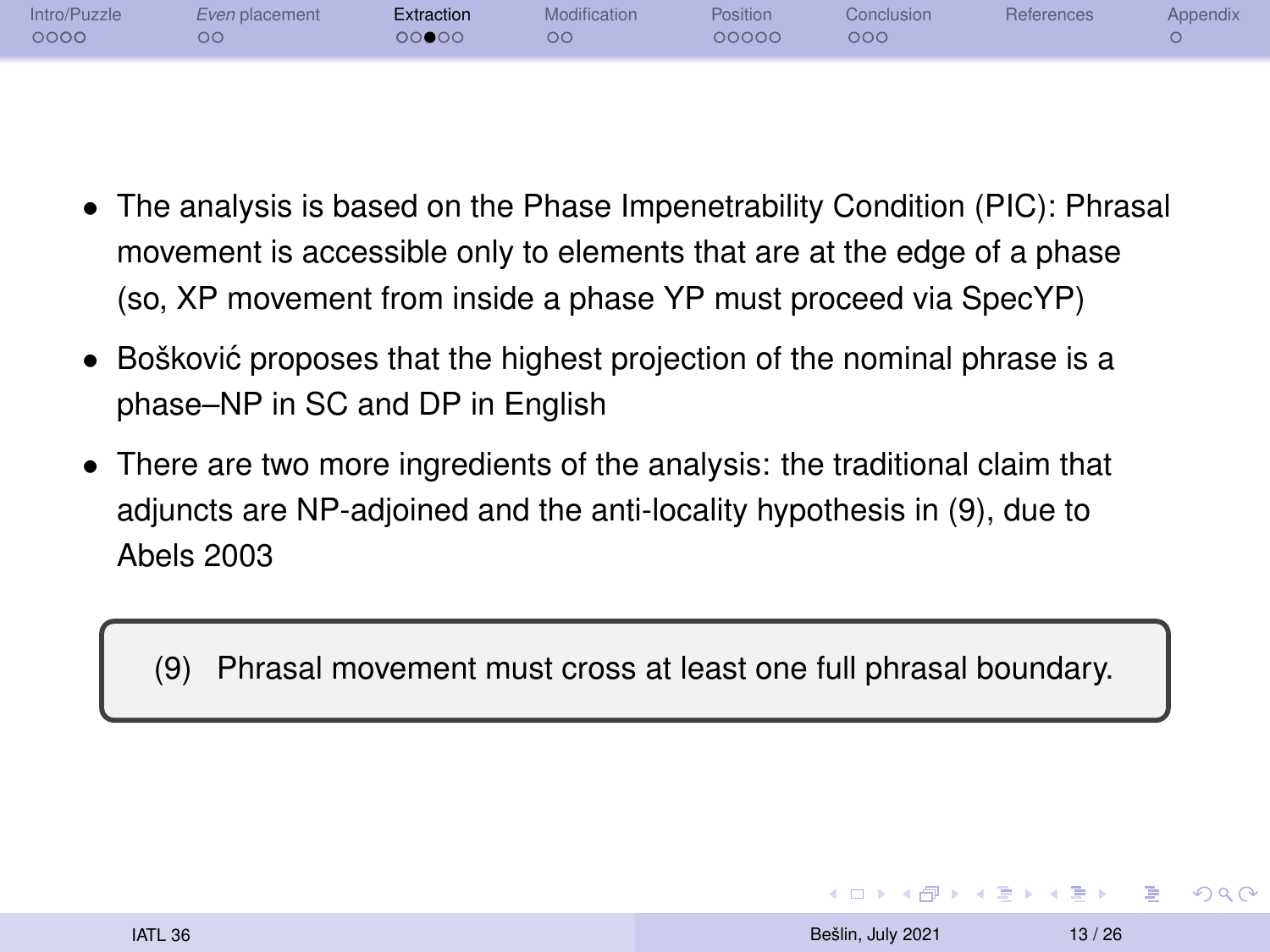| Intro/Puzzle<br>0000 | Even placement<br>ററ | Extraction<br>00000 | Modification<br>$\circ$ | <b>Position</b><br>00000 | Conclusion<br>000 | <b>References</b> | <b>Appendix</b> |
|----------------------|----------------------|---------------------|-------------------------|--------------------------|-------------------|-------------------|-----------------|
|                      |                      |                     |                         |                          |                   |                   |                 |

- In (10a), the precursor to the English (5b), the AP cannot move to Spec, DP due to anti-locality
- Given the PIC, the English AP can't move directly out of DP either (10b)
- The PIC/anti-locality problem with LBE does not arise in SC, because the adjunct AP is already at the phase edge (10c)
	- (10) a. \*[DP AP*<sup>i</sup>* [D' D [NP t *i* [NP ...
		- b. \*AP*<sup>i</sup>* [DP [D' D [NP t *i* [NP ...
		- c. [NP AP [NP ...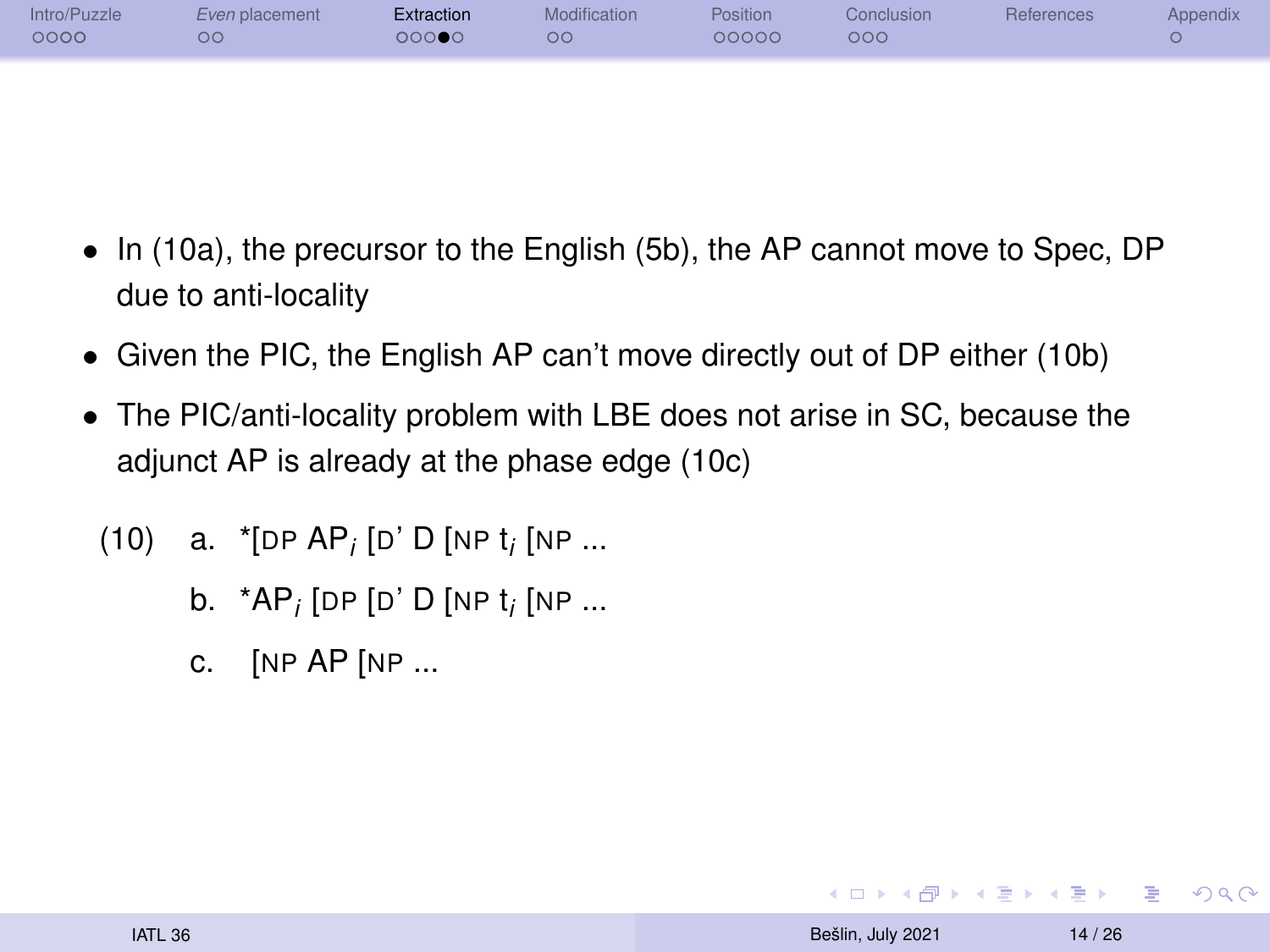| 0000         | ററ             | 00000      | OC.          | 00000           | OOC        |            |          |
|--------------|----------------|------------|--------------|-----------------|------------|------------|----------|
| Intro/Puzzle | Even placement | Extraction | Modification | <b>Position</b> | Conclusion | References | Appendix |

#### Extraction from pronominal phrases

• Crucially, pronominal phrases in SC pattern with English DPs w.r.t. subextraction:

| (11) | a. *Iz<br>from                     | kog<br>which | $qrada_i$<br>city | je<br>AUX           | upoznao<br>met            |       | [njih<br>them   | $t_i$ ]? |
|------|------------------------------------|--------------|-------------------|---------------------|---------------------------|-------|-----------------|----------|
|      | b. $^*$ Jadne <sub>i</sub><br>poor | ie<br>AUX    | juče<br>seen      | video               | $\lceil t_i \rceil$<br>us | nasl. |                 |          |
| (12) | a. *Iz<br>from                     | kog<br>which | $qrada_i$<br>city | ie<br>AUX           | $[$ njih<br>them          | $t_i$ | upoznao?<br>met |          |
|      | b. $*$ Jadne,                      | ie           | juče              | $\lceil t_i \rceil$ | nasl                      |       | video.          |          |
|      | poor                               | <b>AUX</b>   | vesterday         |                     | us                        |       | seen            |          |

KID KARD KED KED E YORA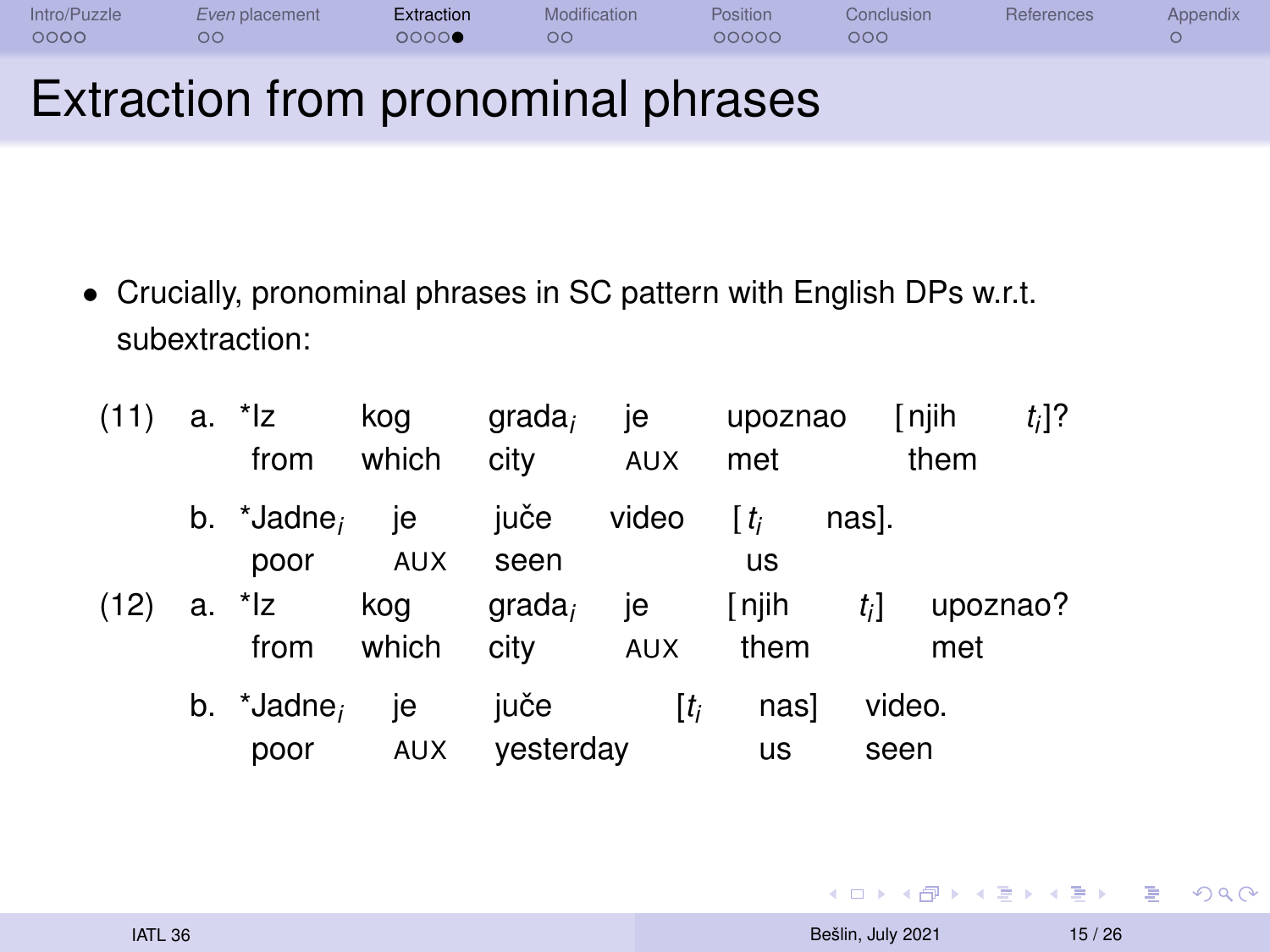<span id="page-15-0"></span>

| Intro/Puzzle<br>0000 | Even placement<br>OΟ       | Extraction<br>00000 | Modification | <b>Position</b><br>00000 | Conclusion<br>000 | References | Appendix |
|----------------------|----------------------------|---------------------|--------------|--------------------------|-------------------|------------|----------|
|                      | Modification possibilities |                     |              |                          |                   |            |          |

- If pronouns in SC were NPs, it would be natural that they could be modified with all sorts of NP-adjoined material
- This is in fact true of Japanese (13), whose pronouns have been argued to be NPs [\(Kuroda 1965,](#page-26-9) [Fukui 1988,](#page-26-5) [Noguchi 1997\)](#page-26-10)

| (13) | a. tiisai<br>small    | kare<br>he |    | $\sim$ $\sim$ $\sim$ | kind | sinsetuna              | kanozyo<br>she | (Kuroda 1965:105)      |
|------|-----------------------|------------|----|----------------------|------|------------------------|----------------|------------------------|
|      | b. watasi-no<br>l-GEN |            | he | kare /               |      | kono<br>this           | kare<br>he     | (Noguchi 1997:777)     |
|      | c. ōkina<br>big       | boku<br>me |    |                      |      | utsukushī<br>beautiful | anata<br>vou   | (Hisao Kurokami, p.c.) |

KID KARD KED KED E YORA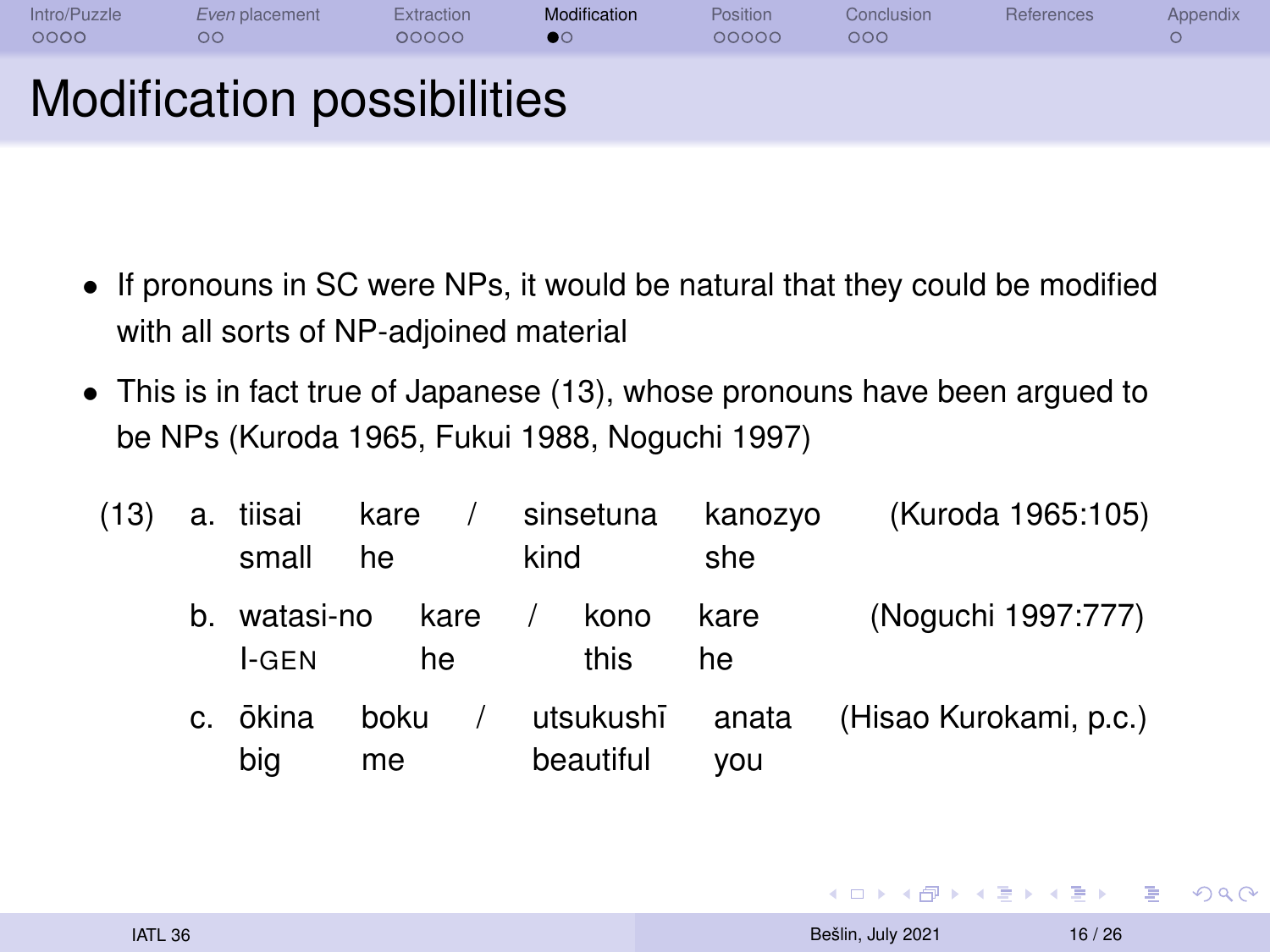| Intro/Puzzle<br>0000 | Even placement<br>OΟ              | Extraction<br>00000 | Modification | Position<br>00000 | Conclusion<br>000 | <b>References</b> | Appendix |
|----------------------|-----------------------------------|---------------------|--------------|-------------------|-------------------|-------------------|----------|
|                      | Modification possibilities cont'd |                     |              |                   |                   |                   |          |

• This is decidedly not the result we get for SC; SC pronouns pattern with the English DP pronouns in (dis)allowing the same types of modifiers (14)

|  |     |     |  | (14) a. jadni mi / ona u zelenom kaputu |      |            |
|--|-----|-----|--|-----------------------------------------|------|------------|
|  |     |     |  | poor us her in green                    | coat |            |
|  |     |     |  | b. *veliki / *crveni / *Markovi / *ti   |      | oni        |
|  | big | red |  | Marko's                                 |      | those they |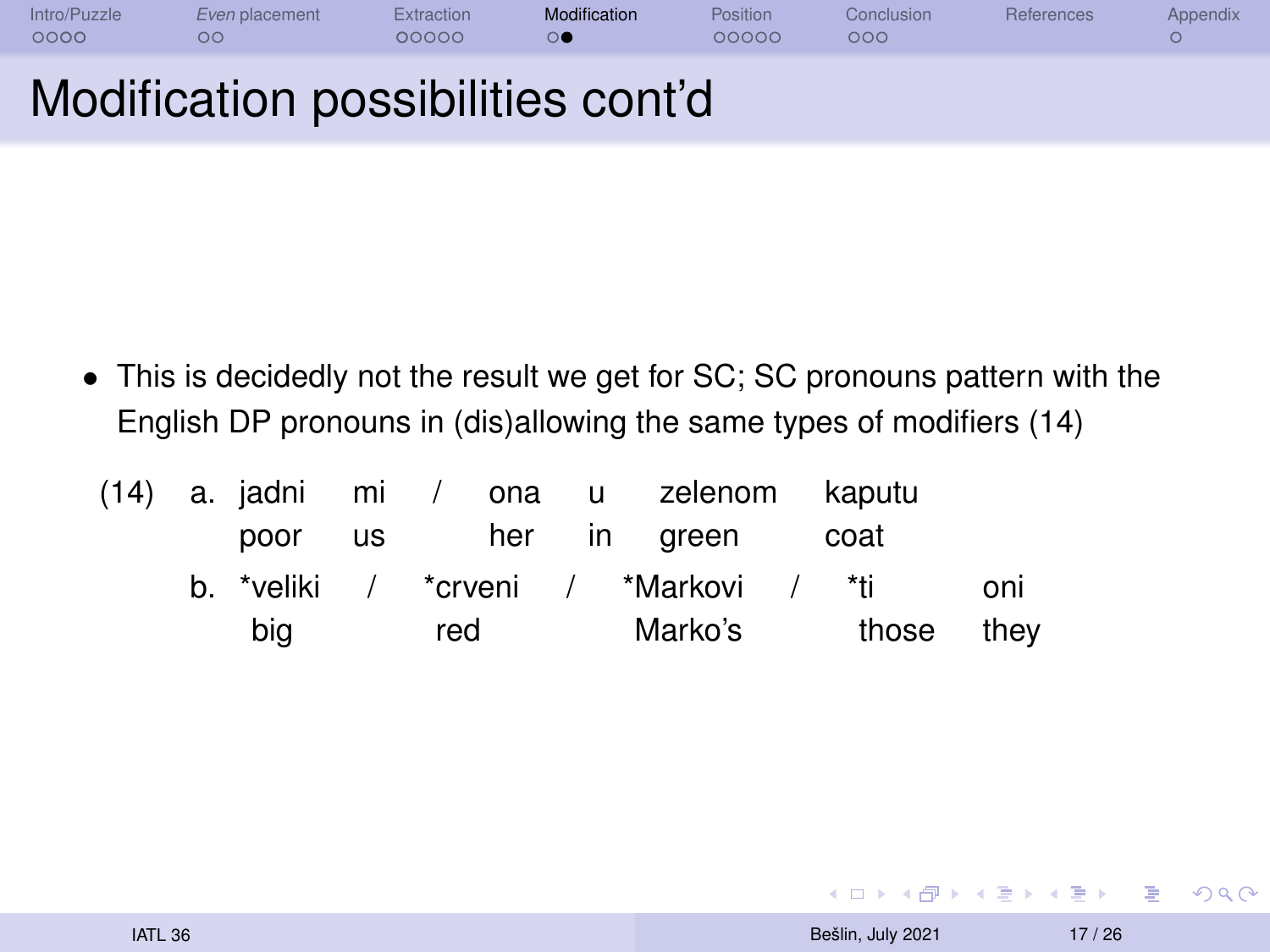<span id="page-17-0"></span>

| Intro/Puzzle<br>0000 | Even placement<br>$\circ$ | Extraction<br>00000 | Modification<br>ОC | <b>Position</b><br>$\bullet$ 0000 | Conclusion<br>000 | References | Appendix |
|----------------------|---------------------------|---------------------|--------------------|-----------------------------------|-------------------|------------|----------|
|                      | Structural position       |                     |                    |                                   |                   |            |          |

- So far, we have only shown that object pronouns in SC appear in a preverbal position
- $\rightarrow$  Can we be more specific than that?
- We can clearly see that these preverbal pronouns are not clitics, either to the auxiliary or to the lexical verb, since parentheticals can easily separate the pronoun from both of these positions
- (15) Petar Peter je AUX (čini seems mi me se) SE NJU/nju HER/her (čini seems mi me se) SE video seen na on mestu place zločina crime 'It seems to me that Peter saw HER/her at the crime scene'

 $\left\{ \begin{array}{ccc} \square & \times & \overline{C} & \times \end{array} \right. \left\{ \begin{array}{ccc} \square & \times & \times & \overline{C} & \times \end{array} \right.$ 

 $\Rightarrow$  $QQ$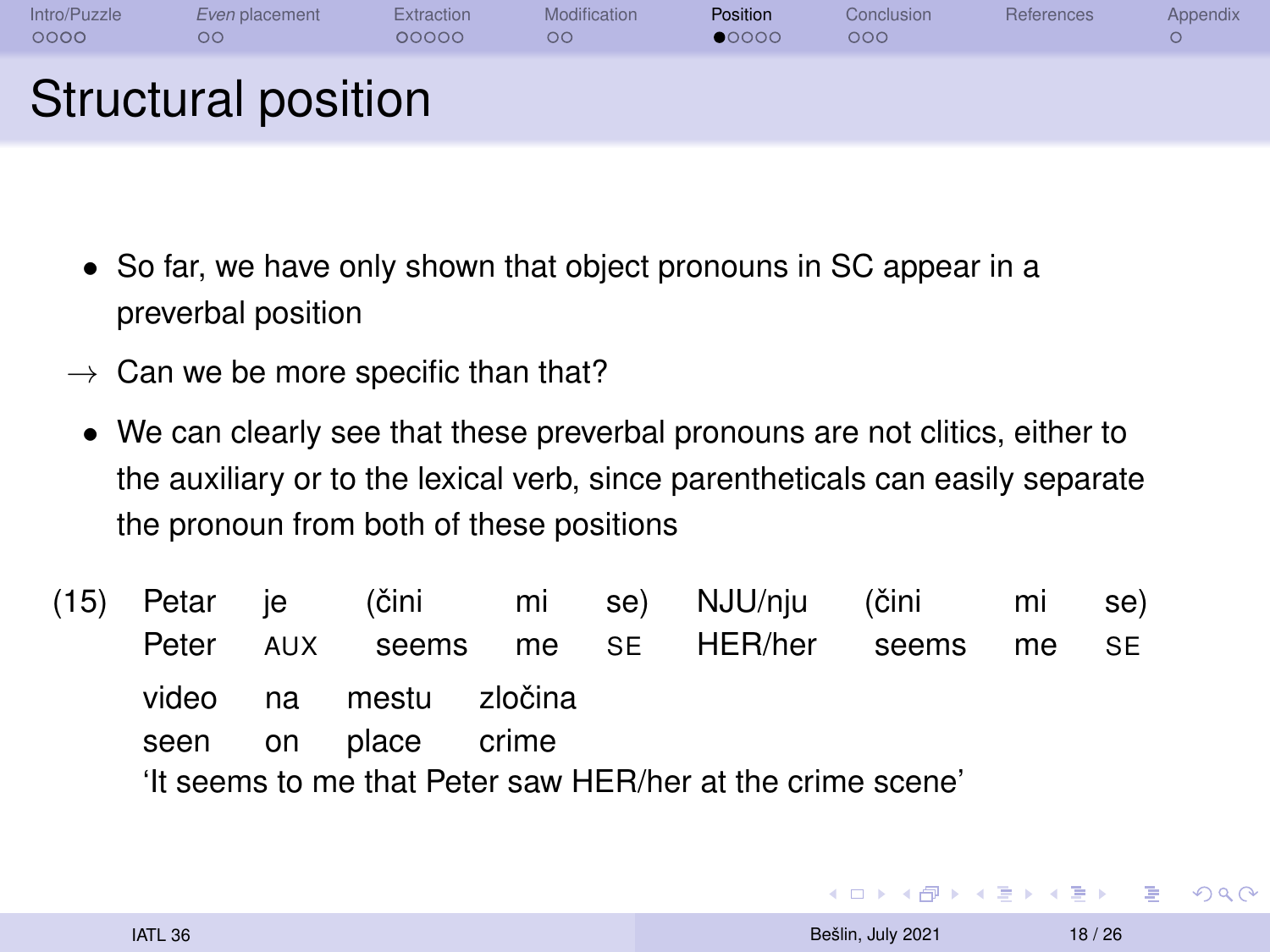| Intro/Puzzle<br>0000 | Even placement<br>ററ       | Extraction<br>00000 | Modification<br>ററ | Position<br>00000 | Conclusion<br>000 | References | Appendix |
|----------------------|----------------------------|---------------------|--------------------|-------------------|-------------------|------------|----------|
|                      | Structural position cont'd |                     |                    |                   |                   |            |          |

- We can use the position and interpretation of adverbs to tell us about the pronoun's position
- Although an adverb like *mudro* 'wisely' is generally ambiguous between a manner and a sentential reading, in (16) its only possible interpretation is the manner one
- Under the assumption that manner adverbs attach to VP/vP, we can claim that the pronoun is located outside it
- $\bullet$  (16) also shows that the pronoun is located below the negation  $+$  auxiliary complex, situated in T
- (16) Marko Marko (juče) yesterday ni-je not-AUX NJU/nju HER/her mudro wisely savetovao advised 'Yesterday, Marko did not advise HER/her in a wise manner'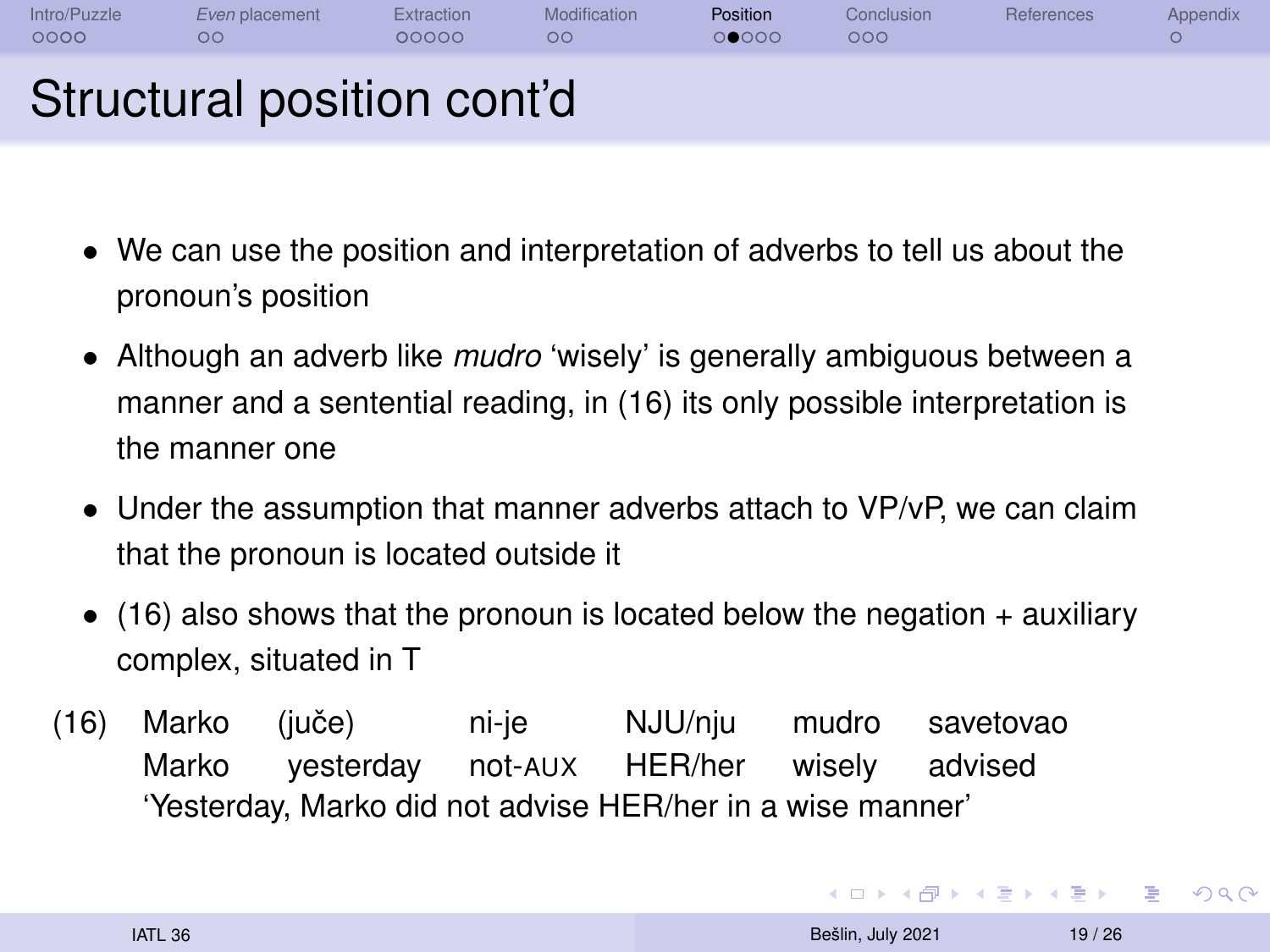| Intro/Puzzle<br>0000 | Even placement<br>OΟ       | Extraction<br>00000 | Modification<br>ററ | <b>Position</b><br>00000 | Conclusion<br>000 | References | Appendix |
|----------------------|----------------------------|---------------------|--------------------|--------------------------|-------------------|------------|----------|
|                      | Structural position cont'd |                     |                    |                          |                   |            |          |

• We can conclude that the pronoun occupies a position in between VP/vP and TP (17)

(17) [TP *ju*če [TP *nije* [XP *NJU / nju<sub>i</sub>* [vP/VP *mudro* [vP/VP *savetovao t<sub>i</sub>*]]]]]

• I propose that this position is spec AgrOP, to which the pronoun moves to check its D-related features

**KORK ERREST ADAMS**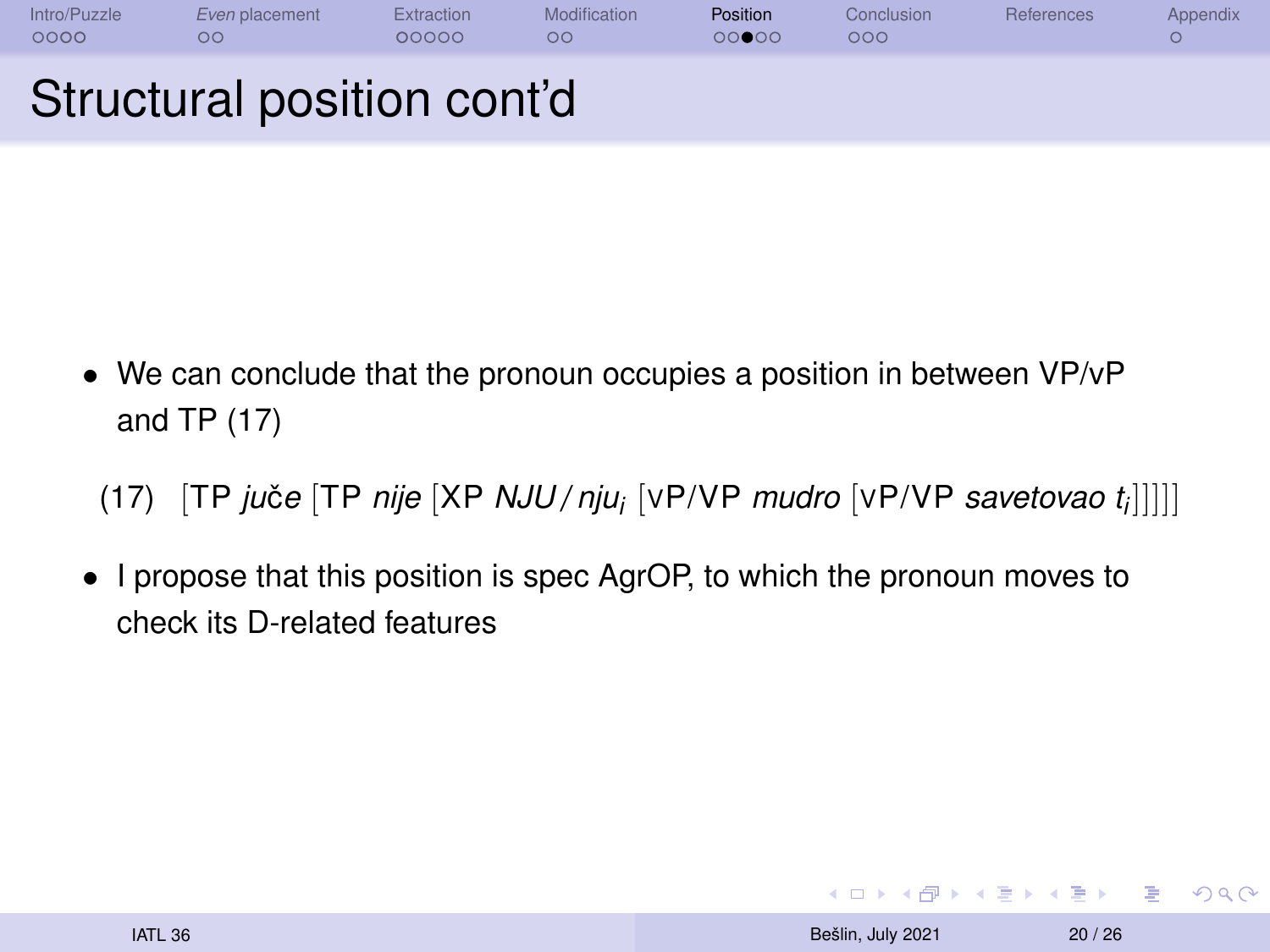| Intro/Puzzle<br>0000 | Even placement<br>$\circ$ | Extraction<br>00000 | Modification<br>ОC | Position<br>00000 | Conclusion<br>000 | <b>References</b> | Appendix |
|----------------------|---------------------------|---------------------|--------------------|-------------------|-------------------|-------------------|----------|
|                      | Evidence for A-movement   |                     |                    |                   |                   |                   |          |

Some starting assumptions:

- A-mvt, but not A'-mvt can create new antecedents for binding
- Clause-internal scrambling in SC is A'-mvt (Stojanović 1994)
- *N-pronouns* in SC have both pronominal and anaphoric uses
- SC possessive adjectives c-command out of their phrase, possessive genitives do not [\(Despic 2013\)](#page-25-9) ´
- Dative arguments are generated higher than accusative arguments (18):
- (18) a. Anja Anja je AUX pokazala showed Marij-i*<sup>i</sup>* Mary-DAT njen-u*<sup>i</sup>* her-ACC sestr-u. sister-ACC 'Anja showed Mary her sister'
	- b. \*Anja Anja je AUX pokazala her-DAT njen-oj*<sup>i</sup>* sister-DAT sestr-i showed Marij-u*<sup>i</sup>* . Mary-ACC 'Ania showed Mary to her sister'

 $\equiv$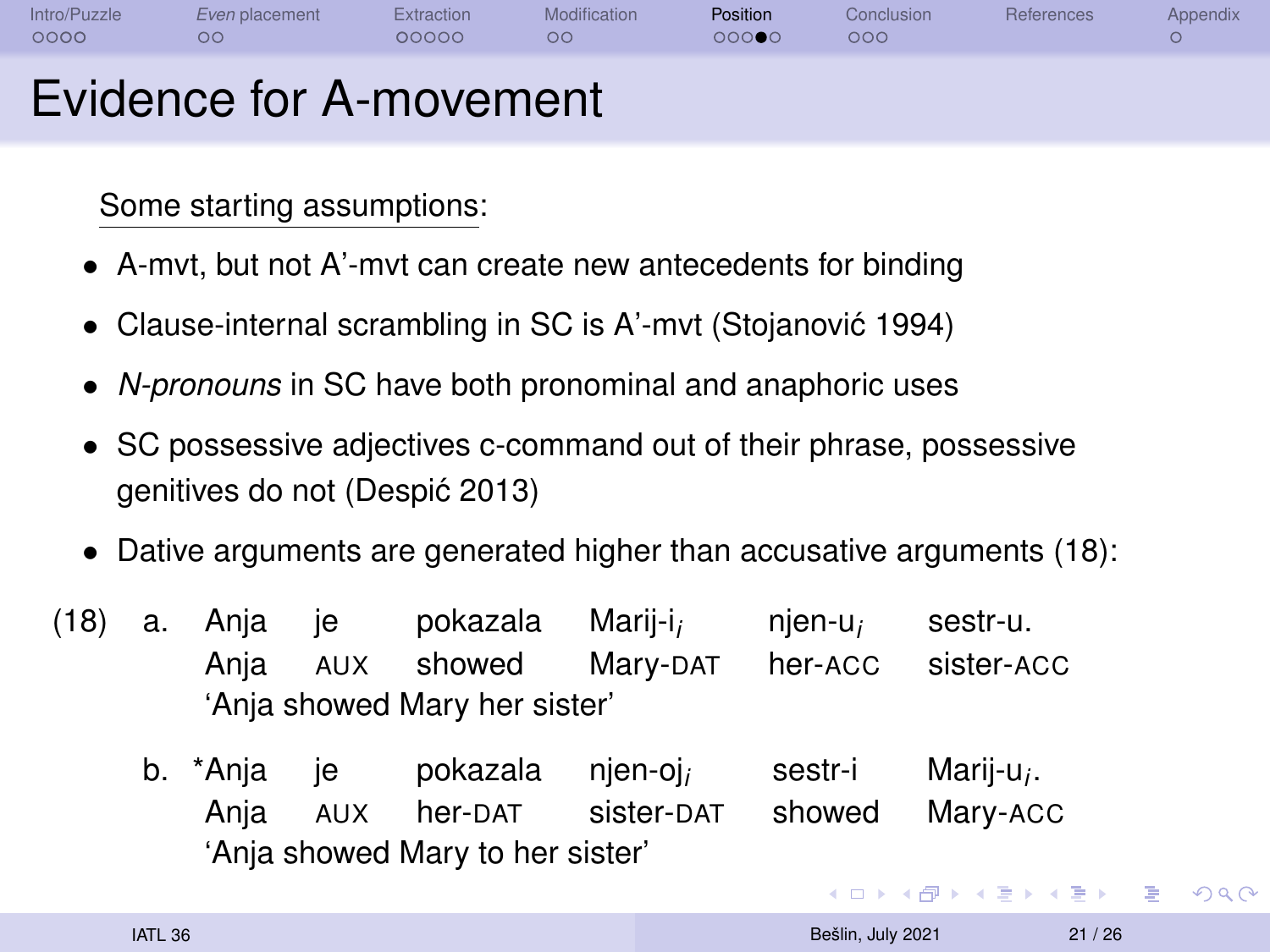| Intro/Puzzle<br>0000 | Even placement                 | Extraction<br>00000 | Modification | Position<br>റററെ | Conclusion<br>200 | <b>References</b> | Appendix |
|----------------------|--------------------------------|---------------------|--------------|------------------|-------------------|-------------------|----------|
|                      | Evidence for A-movement cont'd |                     |              |                  |                   |                   |          |

- Now with an object-pronoun:
- (19) \*Anja Anja je AUX njega*<sup>i</sup>* him.ACC introduced predstavila brat-ov-oj*<sup>i</sup>* brother-POSS-DAT učiteljic-i. teacher-DAT 'Anja introduced him to her brother's teacher'
	- There should in principle be nothing wrong with the structure of (19) prior to the pronoun movement; the accusative pronoun (anaphor) should be c-commanded by dative the R-expression, as in the well-formed (18a)
	- The fact that (19) is bad suggests that **the pronoun has A-moved** to a place from which it c-commands the R-expression, resulting in a Condition C violation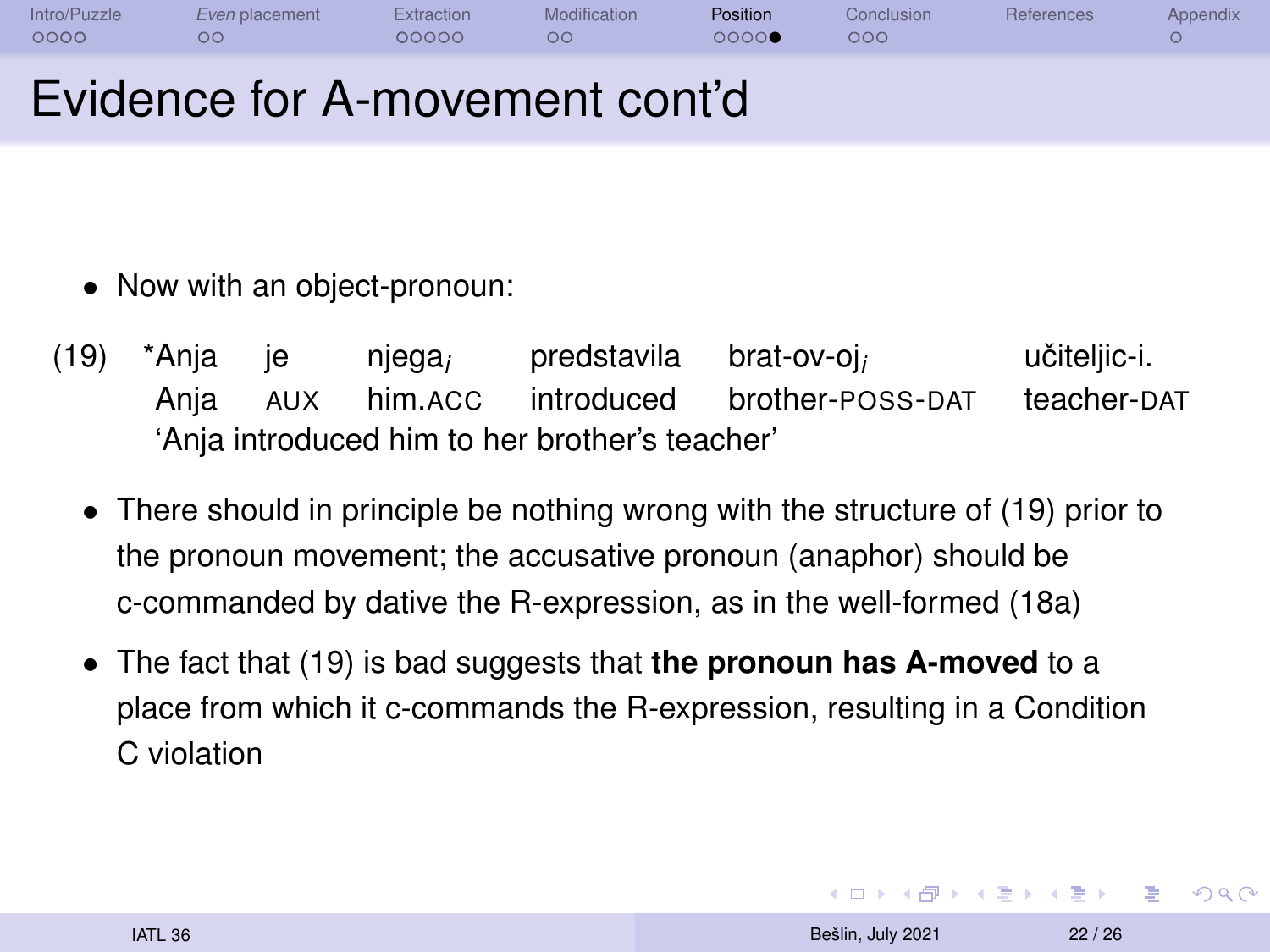<span id="page-22-0"></span>

| Intro/Puzzle<br>0000 | Even placement<br>OΟ | Extraction<br>00000 | Modification<br>OΟ | <b>Position</b><br>00000 | Conclusion<br>$\bullet$ 00 | References | Appendix |
|----------------------|----------------------|---------------------|--------------------|--------------------------|----------------------------|------------|----------|
|                      | Wrapping up          |                     |                    |                          |                            |            |          |

- The distribution of Serbo-Croatian (SC) **full personal pronouns**:
	- (i) object-pronouns move to a preverbal position;
	- (ii) the same modifiers that follow pronouns precede all other nominals;
	- (iii) modified pronouns do not allow LBE/PP adjunct extraction;

(iv) personal pronouns do not have the same modification possibilities as other nominal phrases

- Full personal pronouns in SC are DPs; unlike non-DPs (other nominal phrases, PPs, and clauses) they need to move to spec Agr to check D-related features
- Even in SC, **the** model NP language, DPs co-exist with smaller nominal phrases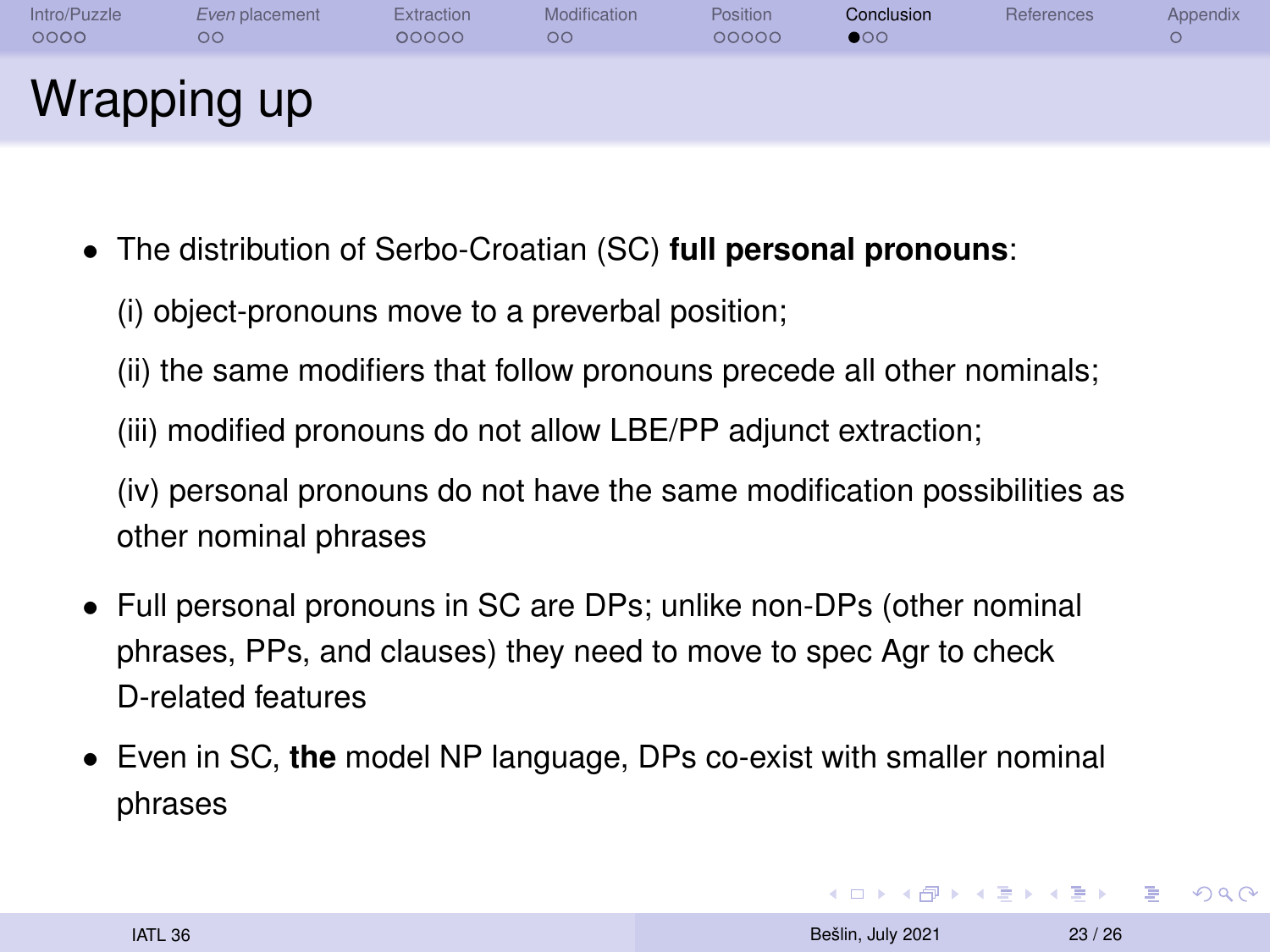| Intro/Puzzle | Even placement | Extraction | Modification | <b>Position</b> | Conclusion | References | Appendix |
|--------------|----------------|------------|--------------|-----------------|------------|------------|----------|
| 0000         | OΟ             | 00000      | ОC           | 00000           | 000        |            | O        |
| Wrapping up  |                |            |              |                 |            |            |          |

- [Progovac 1998:](#page-27-2) Poverty of the stimulus argument
- Valid if *even*-placement data were the only evidence the child had for the existence of DP in SC
- However, the child also has evidence from subextraction, modification and, perhaps most obviously, from the clausal distribution of pronouns
- The existence of DP in SC is does not, therefore, invalidate the NP-hypothesis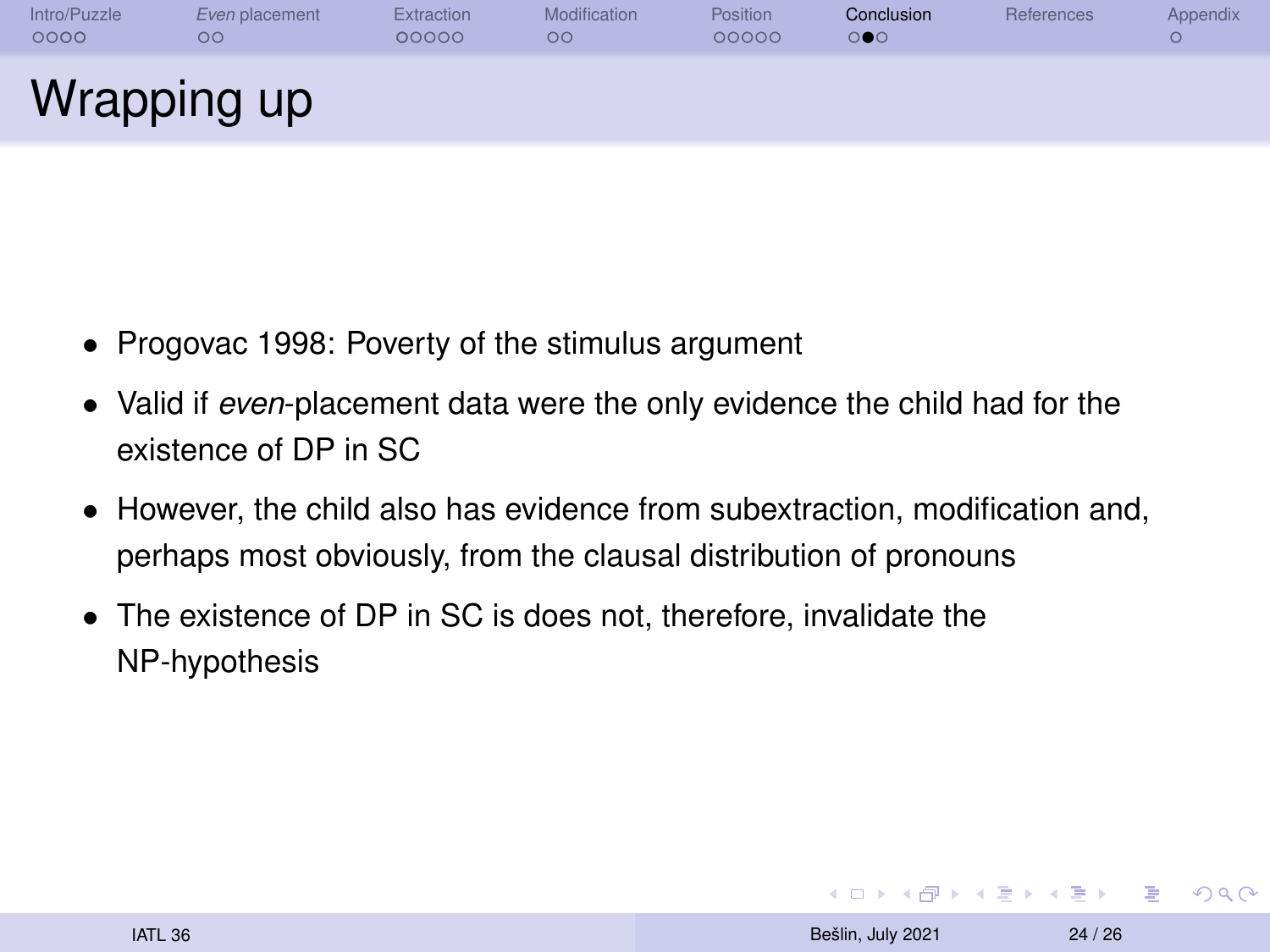| Intro/Puzzle | Even placement | Extraction | Modification | Position | Conclusion | References | Appendix |
|--------------|----------------|------------|--------------|----------|------------|------------|----------|
| 0000         | OC.            | 00000      | ОC           | 00000    | 000        |            |          |
|              |                |            |              |          |            |            |          |

#### Thank you!

 $E$   $\Omega$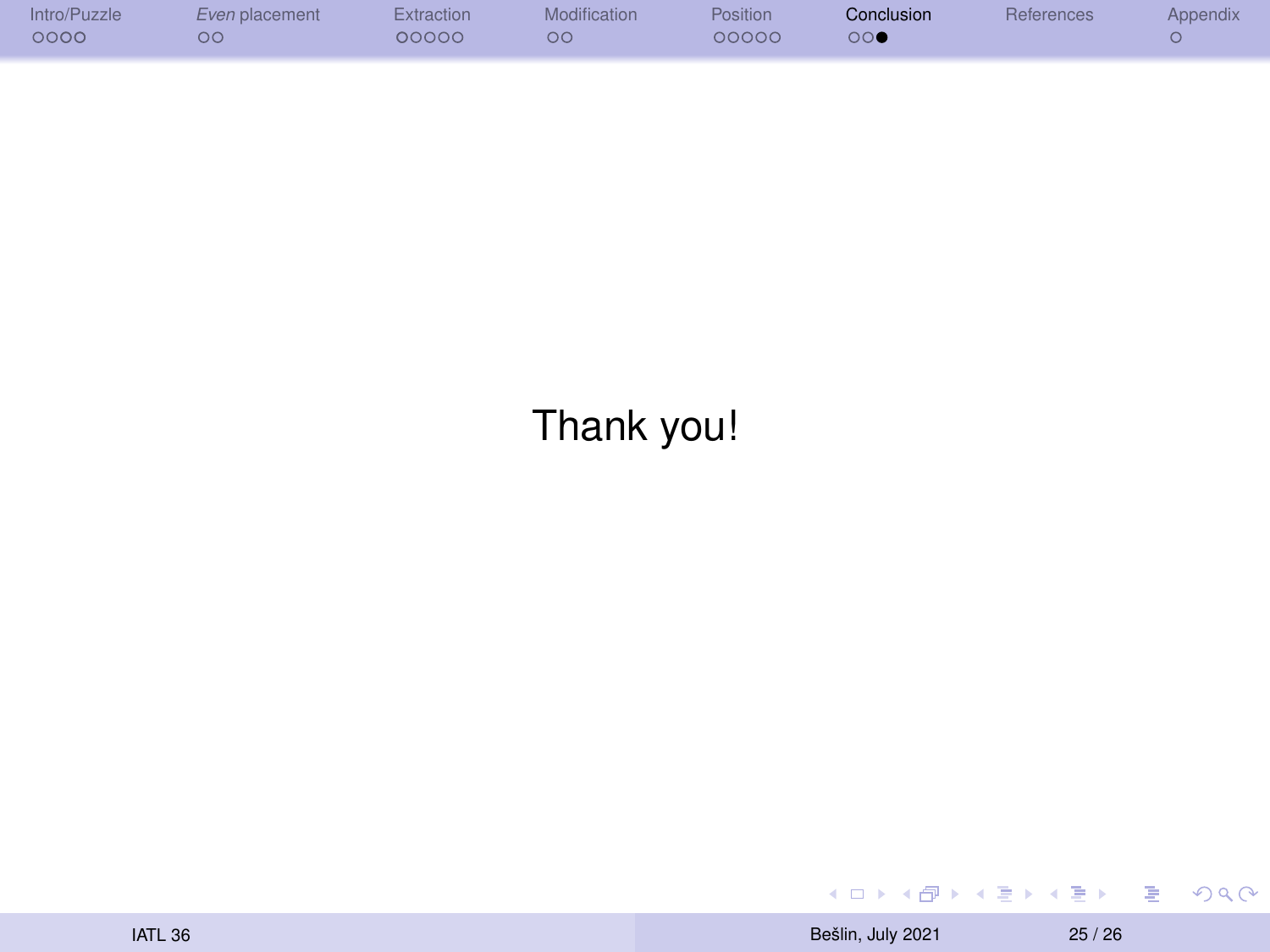<span id="page-25-0"></span>

| Intro/Puzzle | Even placement | Extraction | Modification | Position | Conclusion | References | Appendix |
|--------------|----------------|------------|--------------|----------|------------|------------|----------|
| 0000         | оc             | 00000      | ΟŌ           | 00000    | ೦೦೦        |            |          |

#### **References**

- <span id="page-25-10"></span>Abels, Klaus. 2003. *Successive cyclicity, anti-locality, and adposition stranding*: University of Connecticut dissertation.
- <span id="page-25-1"></span>Belletti, Adriana. 2001. "inversion" as focalization. In A. Hulk & J. Pollock (eds.), *Subject inversion in romance and the theory of universal grammar*, 60–90. Oxford: OUP.
- <span id="page-25-2"></span>Belletti, Adriana. 2004. Aspects of the low ip area. In L. Rizzi (ed.), *The structure of cp and ip. the cartography of syntactic structures*, 16–51. Oxford: OUP.
- <span id="page-25-5"></span>Bošković, Željko. 2005. On the locality of left branch extraction and the structure of np. *Studia linguistica* 59(1). 1–45.
- <span id="page-25-6"></span>Bošković, Želiko. 2008. What will you have, dp or np. Proceedings of NELS 37101-114.
- <span id="page-25-7"></span>Boškovic, Željko. 2009. More on the no-dp analysis of article-less languages. ´ *Studia linguistica* 63(2). 187–203.
- <span id="page-25-3"></span>Chomsky, Noam. 1993. A minimalist program for linguistic theory. In K. Hale & S. J. Keyser (eds.), *The view from building 20: Essays in linguistics in honor of sylvain bromberger*, 1–52. Cambridge, MA: MIT press.
- <span id="page-25-4"></span>Corver, Norbert. 1992. On deriving certain left branch extraction asymmetries: A case study in parametric syntax. In *North east linguistics society*, vol. 22 1, 6.
- <span id="page-25-8"></span>Despic, Miloje. 2011. Syntax in the absence of determiner phrase: University of Connecticut dissertation.
- <span id="page-25-9"></span>Despić, Miloje. 2013. Binding and the structure of np in serbo-croatian. *Linguistic inquiry* 44(2). 239–270.

**KORK (FRANCISCO)** 

 $2990$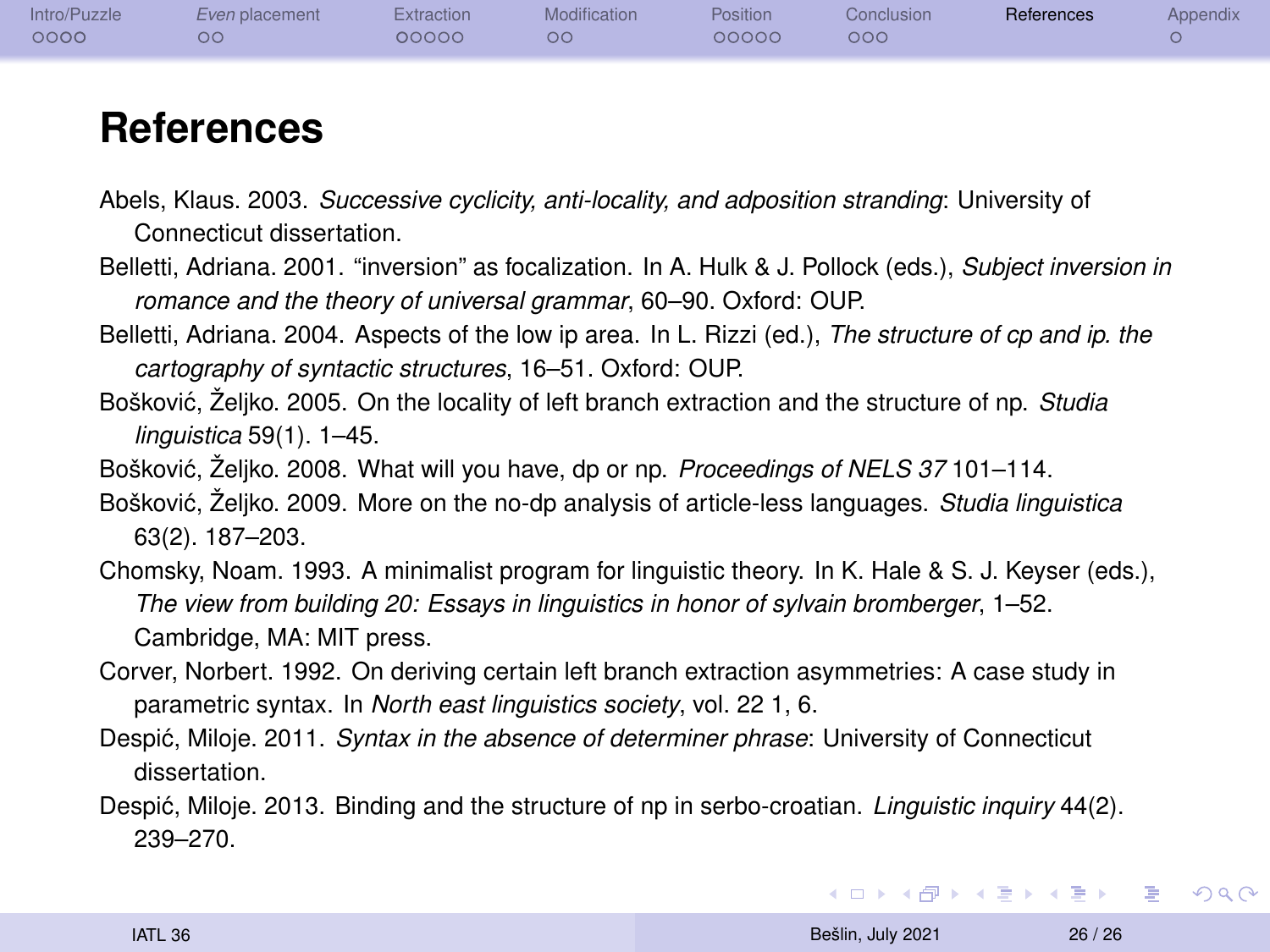| Intro/Puzzle | Even placement | Extraction | Modification | Position | <b>Conclusion</b>   | References | <b>Appendix</b> |
|--------------|----------------|------------|--------------|----------|---------------------|------------|-----------------|
| 0000         | ОC             | 00000      | $\circ$      | 00000    | $\circ \circ \circ$ |            |                 |

- <span id="page-26-7"></span>Despic, Miloje. 2014. Intensifiers, focus, and clitics:is pronoun position truly an argument for D in ´ SC? In A. Giannakidou L. Schürcks & M. Uribe-Etxeberria (eds.), *The nominal structure in Slavic and beyond*, 39–74. Berlin: Mouton de Gruyter.
- <span id="page-26-0"></span>Diesing, Molly. 1992. Bare plural subjects and the derivation of logical representations. *Linguistic Inquiry* 23(3). 353–380.
- <span id="page-26-1"></span>Diesing, Molly & Eloise Jelinek. 1995. Distributing arguments. *Natural language semantics* 3(2). 123–176.
- <span id="page-26-4"></span>Erschler, David. 2019. A new argument for existence of the dp in languages without articles. *Journal of linguistics* 55(4). 879–887.
- <span id="page-26-5"></span>Fukui, Naoki. 1988. Deriving the differences between english and japanese: A case study in parametric syntax. *English Linguistics* 5. 249–270.
- <span id="page-26-8"></span>Jurczyk, Rafał. 2020. Noun/pronoun asymmetry in polish: Against the nominal perspective and the dp-hypothesis. *Poznan Studies in Contemporary Linguistics* 56(1). 35–82.
- <span id="page-26-9"></span>Kuroda, Sige-Yuki. 1965. *Generative grammatical studies in the japanese language*: MIT dissertation.
- <span id="page-26-10"></span>Noguchi, Tohru. 1997. Two types of pronouns and variable binding. *Language* 770–797.

<span id="page-26-2"></span>Pereltsvaig, Asya. 2006. Small nominals. *Natural Language & Linguistic Theory* 24(2). 433–500.

- <span id="page-26-6"></span>Pereltsvaig, Asya. 2013. Noun phrase structure in article-less slavic languages: Dp or not dp? *Language and Linguistics Compass* 7(3). 201–219.
- <span id="page-26-3"></span>Pereltsvaig, Asya & Ekaterina Lyutikova. 2014. Possessives within and beyond np. In G. Dalmi A. Bondaruk & A. Grosu (eds.), *Advances in the syntax of dps: Structure, agreement, and case*, 193–219. Amsterdam: John Benjamins.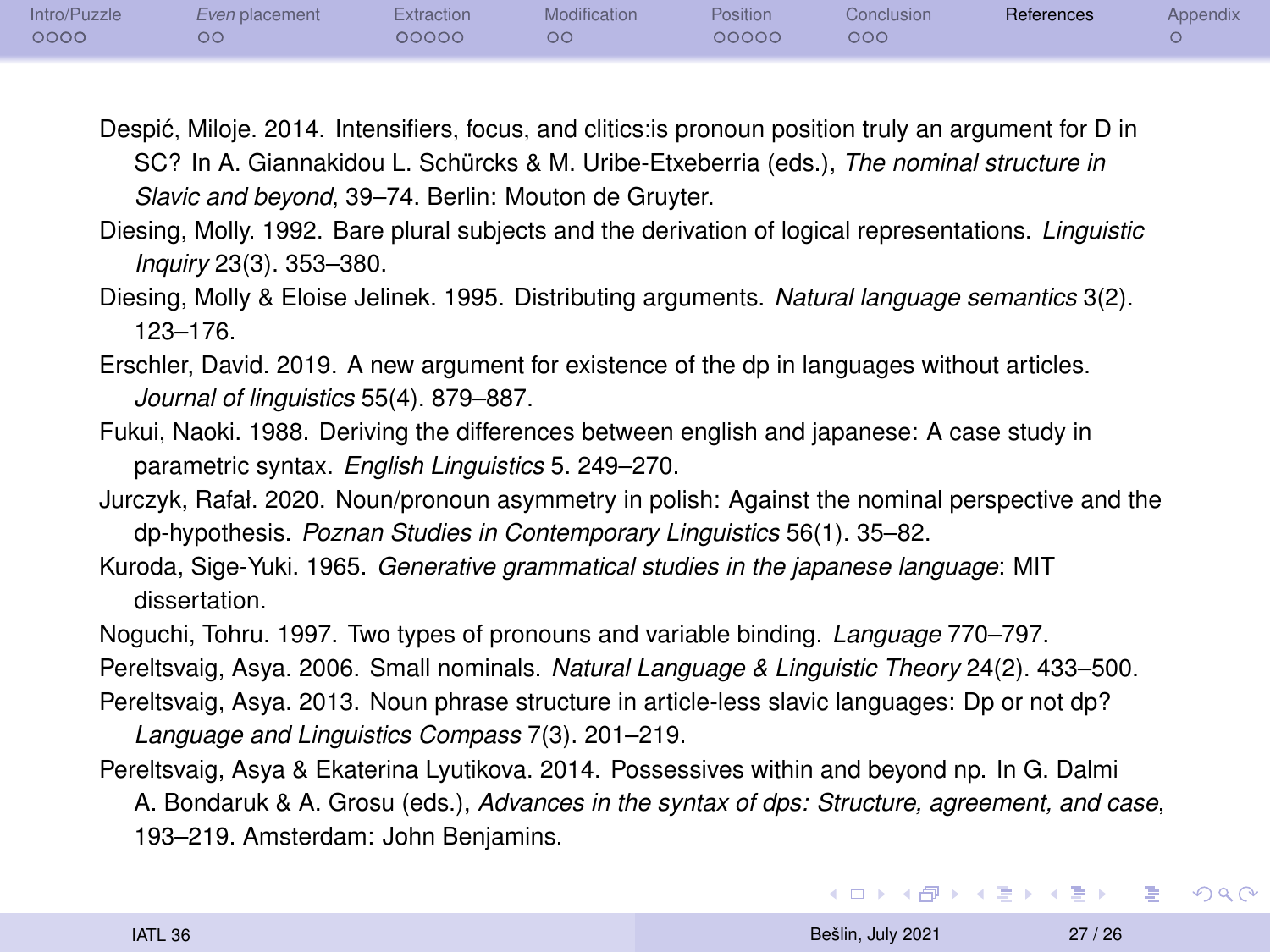| Intro/Puzzle<br>0000 | Even placement<br>ОĠ | Extraction<br>00000 | Modification<br>$\circ$ | <b>Position</b><br>00000 | Conclusion<br>$\circ \circ \circ$ | References | Appendix |
|----------------------|----------------------|---------------------|-------------------------|--------------------------|-----------------------------------|------------|----------|
|                      |                      |                     |                         |                          |                                   |            |          |

- <span id="page-27-2"></span>Progovac, Ljiljana. 1998. Determiner phrase in a language without determiners. *Journal of linguistics* 165–179.
- <span id="page-27-3"></span>Stojanovic, Danijela. 1994. Scrambling in serbo-croatian as a-bar movement. ´ *Cahiers linguistiques d'Ottawa* 22. 33–60.
- <span id="page-27-0"></span>Stojanović, Danijela. 1997. Object shift in serbo-croatian. In R. Black & V. Motapanyane (eds.), *Clitics, pronouns and movement*, 301–320. Amsterdam/Philadelphia: John Benjamins.
- <span id="page-27-1"></span>Zlatić, Larisa. 1997. The structure of the serbian noun phrase.